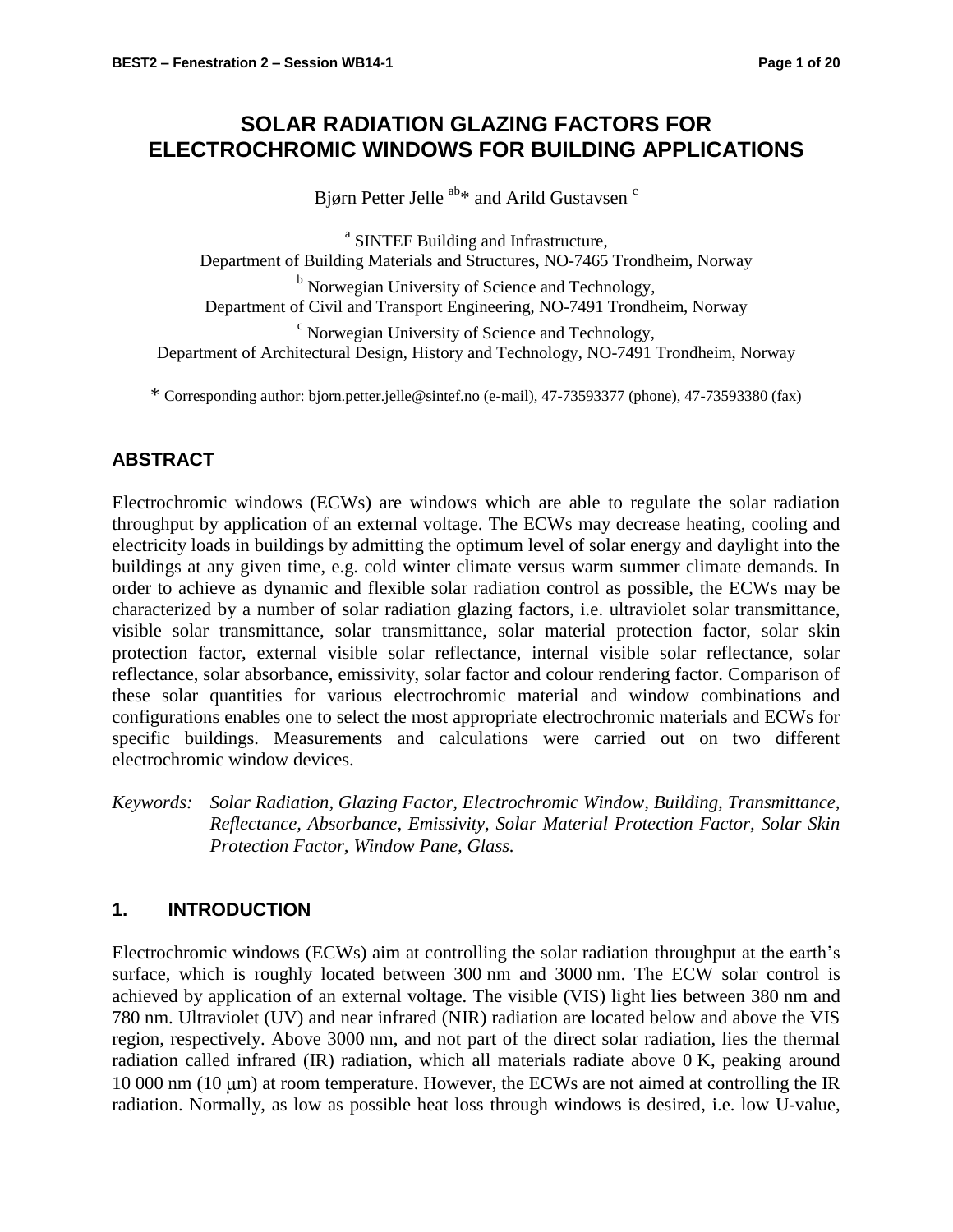which is accomplished by the application of various static low emissivity coatings on the window glass panes. Some commercial ECWs are already on the market (Baetens et al. 2009).

Glass with material additives and different surface coatings may be tailor-made and chosen in order to fulfil the various requirements for the actual building type and function, e.g. office building, hospital, family dwelling etc. The glass and window properties are selected with respect to several, often contradictory, considerations. Generally, a window is supposed to let in as much daylight as possible, give comfortable luminance conditions, give satisfactory view out of (and often into) buildings, transmit a minimum of heat from the interior to the exterior in order to reduce the heating demand, transmit solar radiation from the exterior to the interior in order to reduce the heating demand (i.e. in winter), shut off solar radiation by reflection which otherwise might cause too much heating with subsequent cooling load, not induce air current problems or give a poor thermal comfort and not induce unacceptable interior or exterior water condensation.

In addition to the pure energy and daylighting aspects, it is also important to emphasize the degradation of building materials by solar radiation, especially organic matter where the chemical bondings may be broken up by the more energetic parts of the solar spectrum, i.e. ultraviolet (UV) light. A substantial part of the UV light is blocked by the glass itself, but nevertheless a significant amount of UV light passes through the glass and into the buildings. This transmitted UV light affects both materials and living species inside the buildings. Typical examples may be fading, discolouration and degradation of books in book shelves (e.g. in libraries) and other paper materials, wall paintings and exhibits (e.g. in museums), wood materials in walls, floor, ceiling, window frames etc., plastic materials and surface painting in various building structures and equipment and furnitures.

Generally, the most important solar radiation glazing factors are:

- 1. Ultraviolet Solar Transmittance, Tuv
- 2. Visible Solar Transmittance,  $T_{vis}$
- 3. Solar Transmittance,  $T_{sol}$
- 4. Solar Material Protection Factor, SMPF
- 5. Solar Skin Protection Factor, SSPF
- 6. External Visible Solar Reflectance,  $R_{vis,ext}$
- 7. Internal Visible Solar Reflectance, Rvis,int
- 8. Solar Reflectance, R<sub>sol</sub>
- 9. Solar Absorbance, Asol
- 10. Emissivity,  $\varepsilon$
- 11. Solar Factor, SF (from  $T_{sol}$ ,  $R_{sol}$  and  $\varepsilon$ )
- 12. Colour Rendering Factor, CRF

All these factors will be a number between 0 and 1. In common usage the factors may often be chosen in percentage, i.e. between 0 and 100 %.

Thus, the solar radiation regulation in ECWs enables a dynamic control of the solar radiation glazing factors given above. This work will present and summarize in an abridged way these solar glazing factors together with measurements and calculations carried out on two ECWs.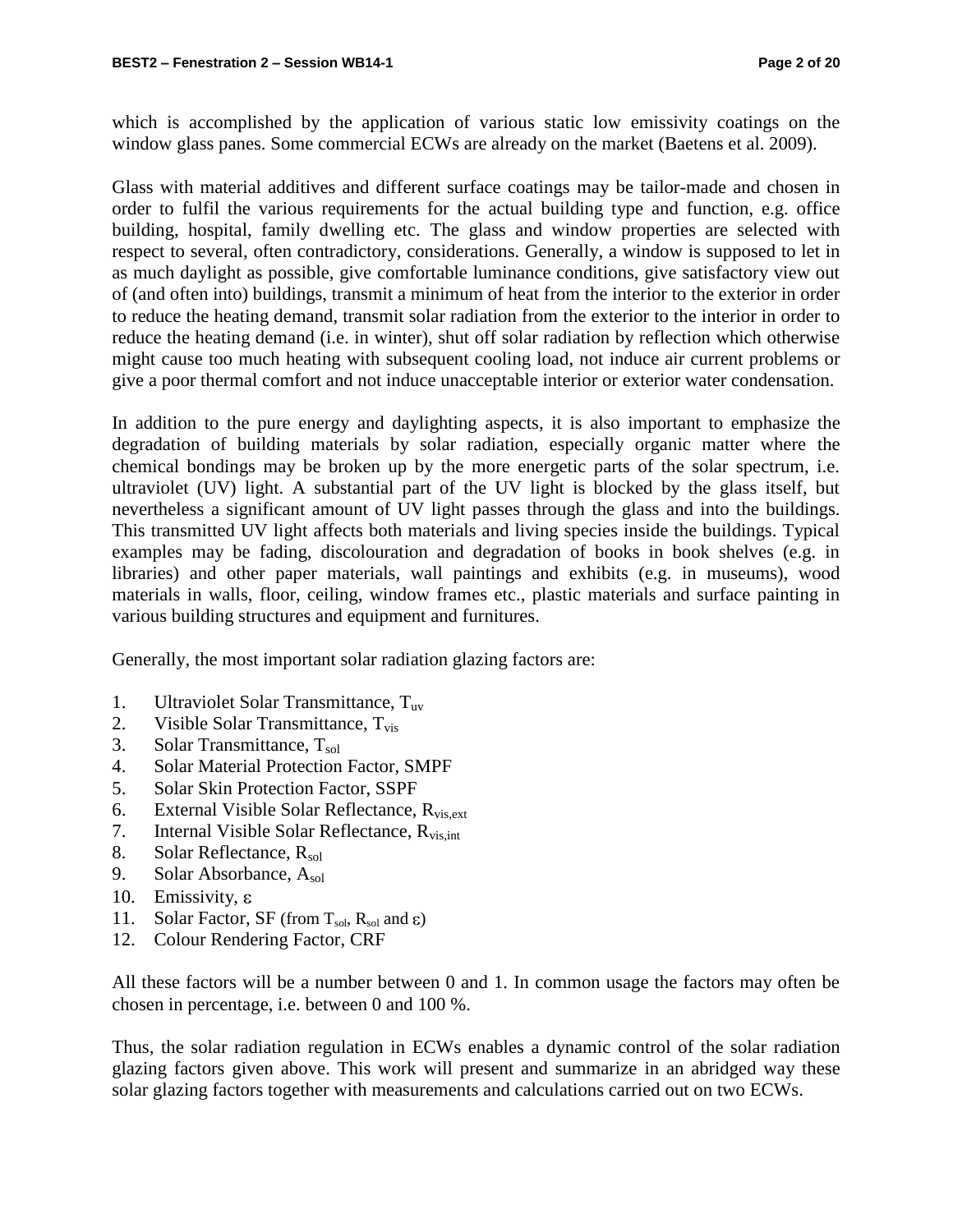## **2. SOLAR RADIATION IN WINDOW PANES AND GLASS STRUCTURES**

Solar radiation falling onto a material will be transmitted, absorbed and reflected. The amount of sunlight transmitted, absorbed and reflected is dependent upon the wavelength  $(\lambda)$  of the light, the incident angle and the optical properties of the material. These three processes are characterized by the material's transmittance (T), absorbance (A) and reflectance (R), which denote the fraction of incident light intensity which is transmitted, absorbed or reflected by the material. Conservation of the total energy in the light beam requires that:

$$
T(\lambda) + A(\lambda) + R(\lambda) = 1 \quad (100\%)
$$
 (1)

For a body in thermodynamically equilibrium with its surroundings the energy absorbed in the material must be equal to the emitted energy (Kirchhoff's law), i.e.

$$
E(\lambda) = A(\lambda) \tag{2}
$$

where E denotes the emittance.

Whilst the relationship between the spectroscopic quantities is rather straightforward for the single glass pane, the situation is more complex in Fig.1 with multiple transmittance, absorbance and reflectance in a two-layer glass pane.



Fig.1. Multiple transmittance (T), absorbance (A) and reflectance (R) in a two-layer glass pane. See e.g. Kimura (1977). Diffuse transmittance, diffuse reflectance and retroreflectance are not depicted, neither reflectance from the interface glass/air(gas) within the glass material.

Figure 1 is simplified with respect to actual refracted light beam paths, e.g. parallel displacement due to different media with unequal refraction indices. In fact, contrary to real situations, this is avoided in the calculations by assuming a light beam with normal incidence. The real transmittance values including the total solar energy transmittance are then somewhat lower. In addition, the reflectance from the interface glass/air(gas) within the glass material is not depicted either. Nevertheless, from Fig.1 analytical expressions for the overall transmittance, absorbance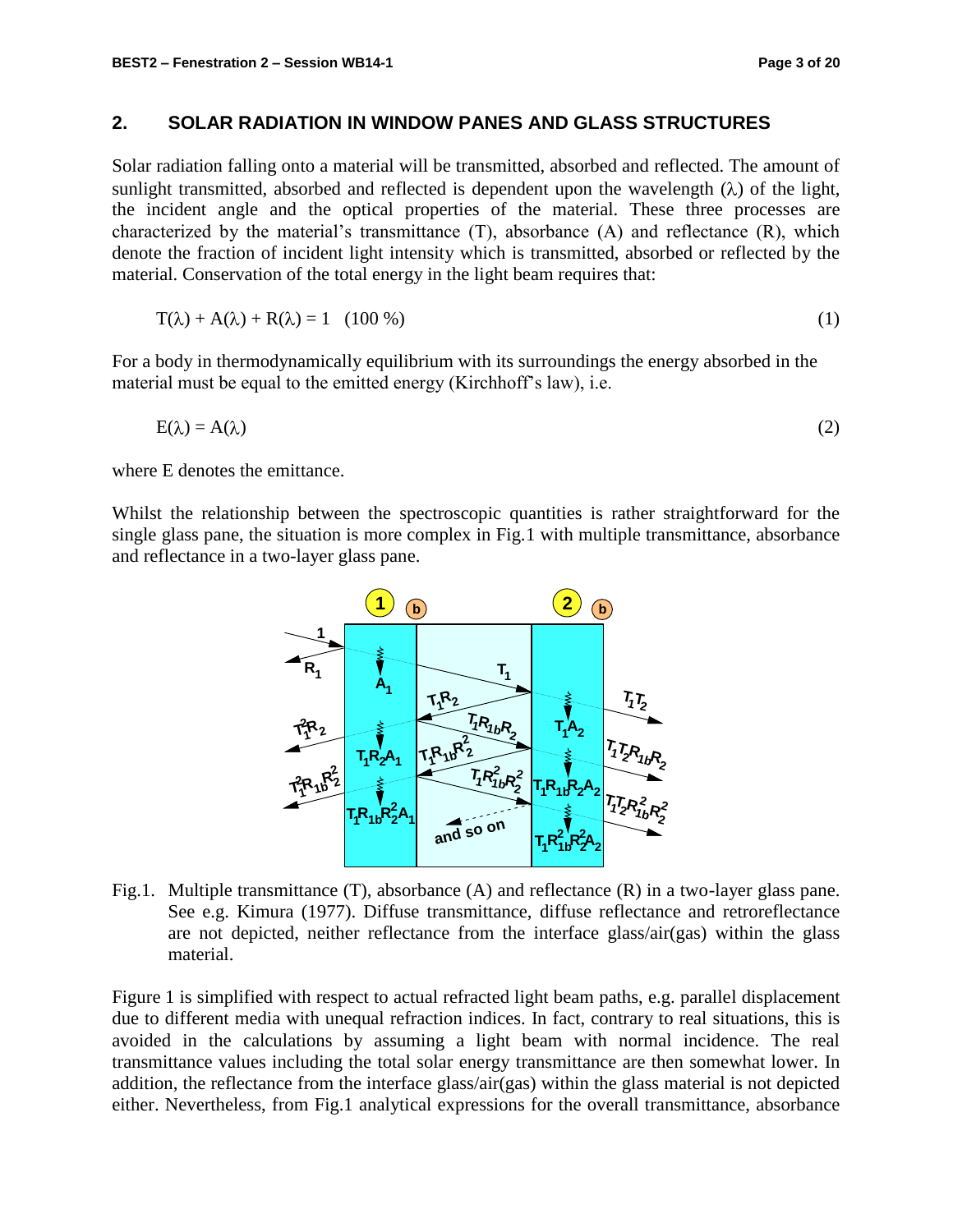and reflectance may be calculated, where input values for the single glass panes are obtained from UV-VIS-NIR spectrophotometric measurements, i.e.  $T_1$ ,  $R_1$ ,  $R_1$ ,  $T_2$ ,  $R_2$ ,  $R_2$ , etc. The calculations for a three-layer window pane will naturally be even more complex. In a two-layer window pane which purpose is to act as a blocking screen towards sunlight, a coating is placed on the inside of the outer glass. In a two-layer window pane which purpose is to reduce the heat loss from the inside, a coating is placed on the outside of the inner glass. In both cases, the coating is facing the window pane cavity.

Transmittance T and reflectance R as functions of wavelength  $\lambda$  for a *single glass pane* given by

$$
T(\lambda) = T_1 \tag{3}
$$

$$
R(\lambda) = R_1 \tag{4}
$$

may be calculated for a *two-layer window pane* by applying Fig.1 and infinite series expansion to give the following expressions (Kimura 1977, Rubin et al. 1998):

$$
T(\lambda) = \frac{T_1 T_2}{1 - R_{1b} R_2}
$$
 (5)

$$
R_{ext}(\lambda) = R_1 + \frac{T_1^2 R_2}{1 - R_{1b} R_2}
$$
 (6)

$$
R_{int} (\lambda) = R_{2b} + \frac{T_2^2 R_{1b}}{1 - R_{1b} R_2}
$$
 (7)

and for a *three-layer window pane* the following formulas (Kimura 1977, Rubin et al. 1998):

$$
T(\lambda) = \frac{T_1 T_2 T_3}{[1 - R_{1b} R_2][1 - R_{2b} R_3] - T_2^2 R_{1b} R_3}
$$
(8)

$$
R_{ext}(\lambda) = R_1 + \frac{T_1^2 R_2 [1 - R_{2b} R_3] + T_1^2 T_2^2 R_3}{[1 - R_{1b} R_2] [1 - R_{2b} R_3] - T_2^2 R_{1b} R_3}
$$
(9)

$$
R_{int}(\lambda) = R_{3b} + \frac{T_3^2 R_{2b} [1 - R_{1b} R_2] + T_2^2 T_3^2 R_{1b}}{[1 - R_{1b} R_2] [1 - R_{2b} R_3] - T_2^2 R_{1b} R_3}
$$
(10)

where

 $T_1, T_2, T_3, R_1, R_2$  and  $R_3$  denote the transmittance and reflectance for glass number 1, 2 and 3, respectively, i.e. exterior (outer) glass towards incident light beam, middle glass and interior (inner) glass, respectively.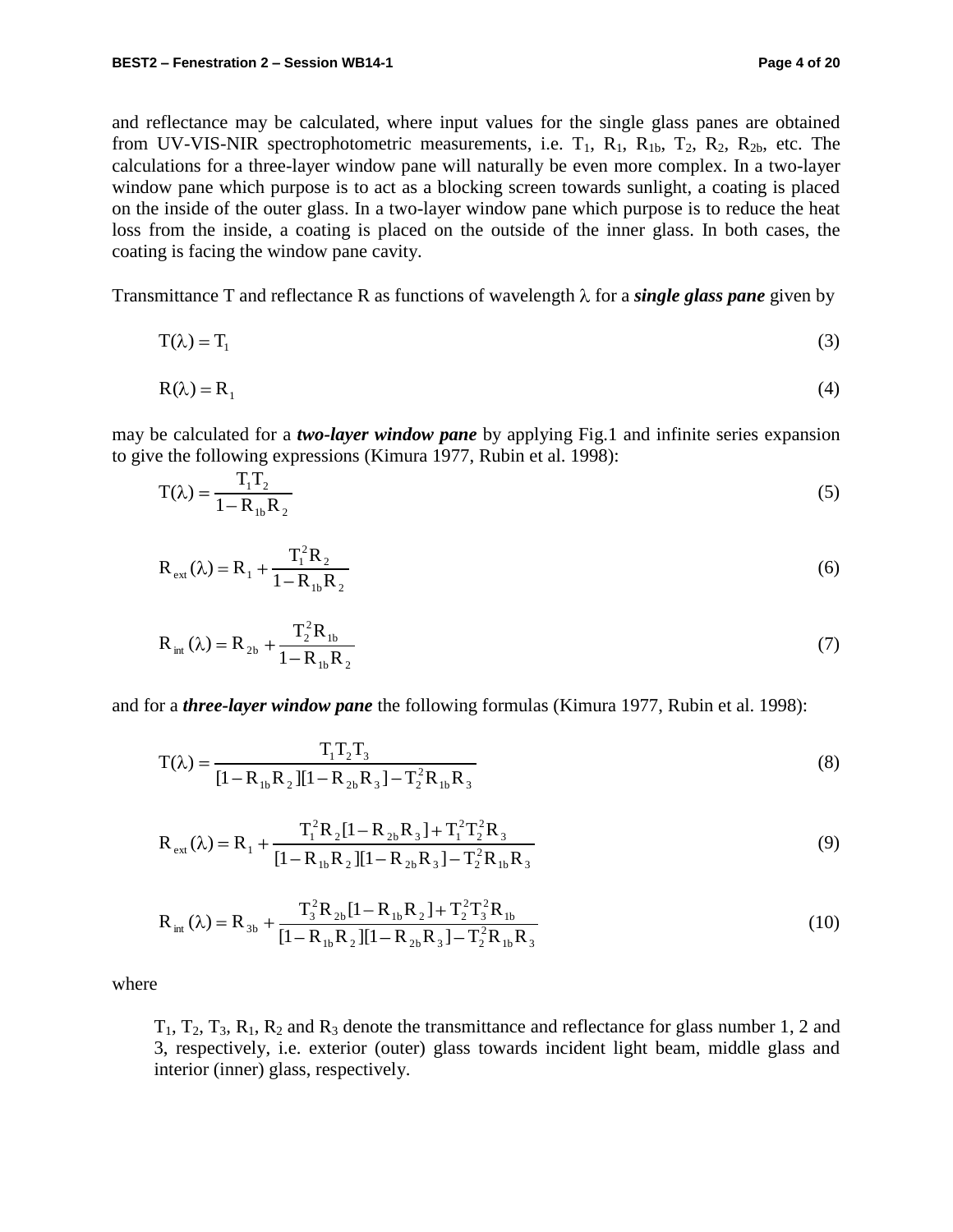The index "b" for  $R_{1b}$  and  $R_{2b}$  designates that the reflectance measurement is performed on the back (reverse) side of the glass as compared to the normal incident light beam direction, e.g.  $R_{1b}$ versus R<sub>1</sub>. For simplicity reasons, the wavelength ( $\lambda$ ) dependence of T<sub>1</sub>, T<sub>2</sub>, T<sub>3</sub>, R<sub>1</sub>, R<sub>2</sub> and R<sub>3</sub> is omitted in Eqs.3-10 above.  $R_{ext}(\lambda)$  and  $R_{int}(\lambda)$  denote the external and internal light reflectance, i.e. outdoor light reflected back to the outside and indoor light reflected back to the inside, respectively. All the calculated factors for multi-layer window panes are based on transmittance and reflectance measurements carried out on single glass panes, with subsequent calculations applying Eqs.3-10 above. The absorbance is then calculated by applying the expression in Eq.1.

## **3. EXPERIMENTAL**

## **3.1. Glass Samples and Window Pane Combinations**

To illustrate various transmittance, absorbance and reflectance levels in the solar spectrum, one float glass, one glass with low emittance coating and two electrochromic window (ECW) devices, were selected as examples. Based on these measurements the solar radiation glazing factors were calculated, including selected two-layer and three-layer window pane combinations with ECWs. The actual fabrication and miscellaneous testing of the ECWs are described elsewhere (Jelle et al. 1998a, 1998b, 1999, 2007).

## **3.2. UV-VIS-NIR Spectrophotometry**

A Cary 5 UV-VIS-NIR spectrophotometer, with an absolute reflectance accessory (Strong-type, VW principle), was used to measure the transmittance and reflectance of these glass samples in the ultraviolet (UV), visible (VIS) and near infrared (NIR) region, from 290 nm to 3300 nm. The absorbance was calculated from the expression given in Eq.1. However, at the moment of the fabrication and characterizing of the ECW devices, no laboratory resources for determining the absolute reflectance of the ECWs were available. Nevertheless, as the two ECWs consist of solar absorbing electrochromic materials, and not reflecting modulating electrochromics, the measured (low) reflectance values for float glass are applied in the calculation of the various reflectance based solar radiation glazing factors.

## **3.3. Emissivity Determination by Specular IR Reflectance**

The standard ISO/FDIS 9050:2003(E) refers to ISO 10292:1994 E for emissivity determinations, which according to ISO 10292:1994(E) are to be carried out with an infrared spectrometer, measuring the near normal reflectance  $(\leq 10^{\circ})$  at a temperature of 283 K. More details of the emissivity determinations and measurements are found in EN 12898:2001 E. In order to minimize polarization effects, the angle of incidence with respect to the normal of the sample must be 10<sup>o</sup> or less (ASTM E 1585-93). For other ambient temperatures than 283 K ( $\approx 10$  °C), the emissivity is not strongly dependent on the mean temperature (ISO 10292:1994(E)).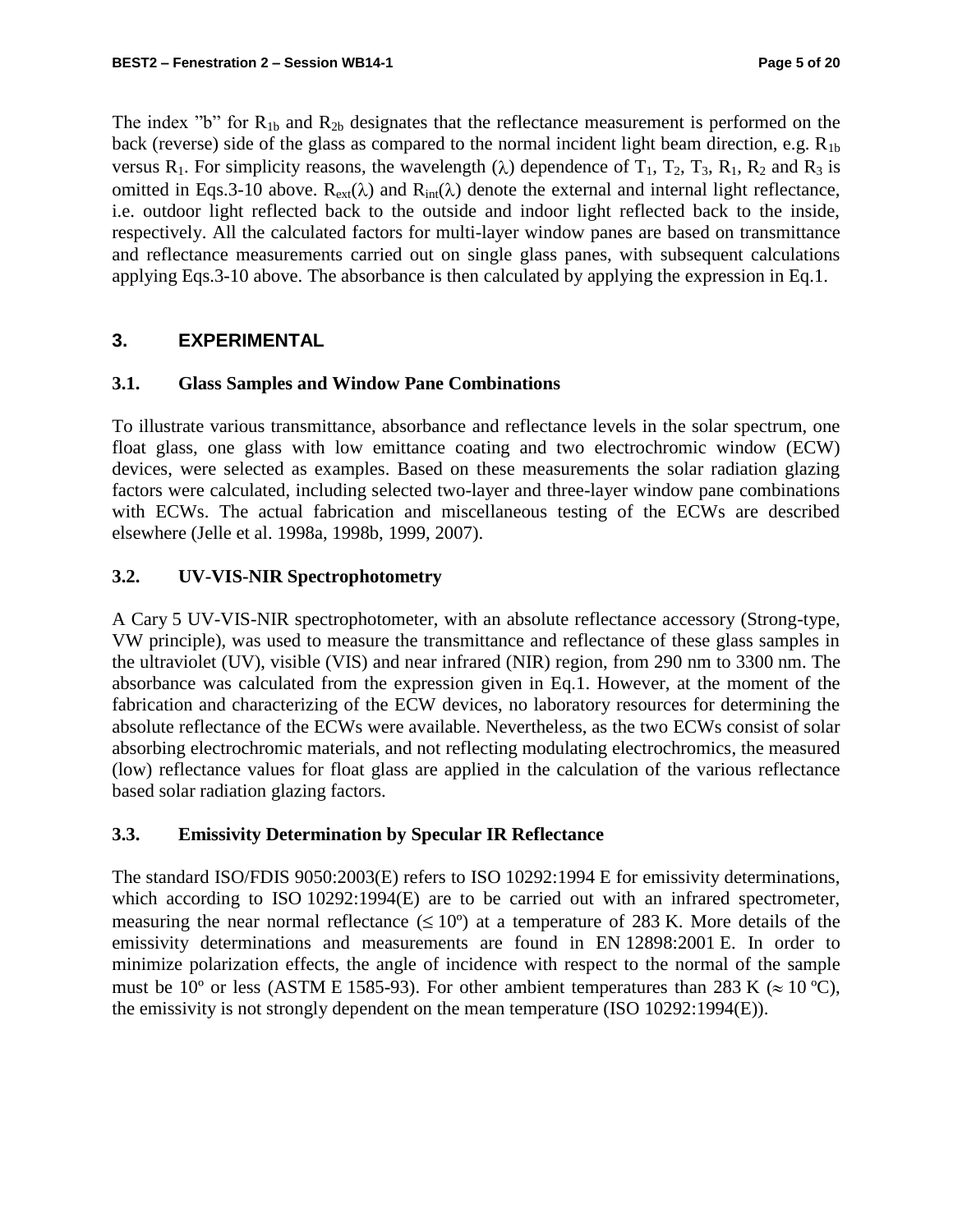## **3.4. Emissivity Determination by Heat Flow Meter**

The emissivity may also be determined by applying a heat flow meter apparatus according to the standard EN 1946-3:1999 E. For theoretical considerations, referral is made to EN 1946-2:1999 E and EN 1946-3:1999 E.

## **3.5. Emissivity Determination by Hemispherical Reflectance**

Furthermore, the emissivity may also be determined by measuring the directional hemispherical reflectance (DHR, direct mode) or the hemispherical directional reflectance (HDR, reciprocal mode). In the DHR method the sample is illuminated from a single direction and all the reflected radiation into the hemisphere surrounding the sample is measured. In the HDR method the sample is uniformly illuminated from all directions by use of a hemisphere and the radiation reflected into a single direction is measured. For both the DHR and HDR methods the single direction may be varied for miscellaneous instruments, i.e. illuminating or detecting at varying angles, respectively.

## **3.6. Actual Emissivity Determinations within This Work**

A float glass and a low emittance glass were measured by the hemispherical directional reflectance method by applying a SOC-100 HDR Hemispherical Directional Reflectometer from Surface Optics Corporation connected to a Thermo Nicolet 8700 FTIR Spectrometer. The reflected radiation from the sample was detected at the following incident angles: 10, 20, 30, 40, 45, 50, 55, 60, 65, 70, 75 and 80º. 32 scans were performed with 2 repeats at a resolution of 16 cm<sup>-1</sup> in the wavelength range  $2 - 25$  µm. The IR source temperature was 704°C. The results were  $\epsilon_{\text{float}} = 0.836$  and  $\epsilon_{\text{lowe}} = 0.071$ , for the float and low emittance glass, respectively. The  $\epsilon_{\text{float}}$ value was applied in the calculation of the solar factor (SF) for both the float glass and the low emittance glass as the  $\varepsilon$  value in the SF calculations is with respect to the inside facing surface of the innermost glass pane, i.e. normally a float glass. Hence, the  $\varepsilon_{\text{low}}$  value is not applied in this context. At the moment of the fabrication and characterizing of the ECW devices, no laboratory resources for determining the emissivity of the ECWs were available, so the nominal value  $\varepsilon_{\text{float}} = 0.837$  for float glass is applied in the calculation of SF for the ECWs.

## **4. SOLAR RADIATION GLAZING FACTOR DEFINITIONS**

The *Ultraviolet Solar Transmittance* **(Tuv)** is given by the following expression:

$$
T_{uv} = \frac{\sum_{\lambda=300\,\mathrm{nm}}^{380\,\mathrm{nm}} T(\lambda) S_{\lambda} \Delta \lambda}{\sum_{\lambda=300\,\mathrm{nm}}^{380\,\mathrm{nm}} S_{\lambda} \Delta \lambda}
$$
(11)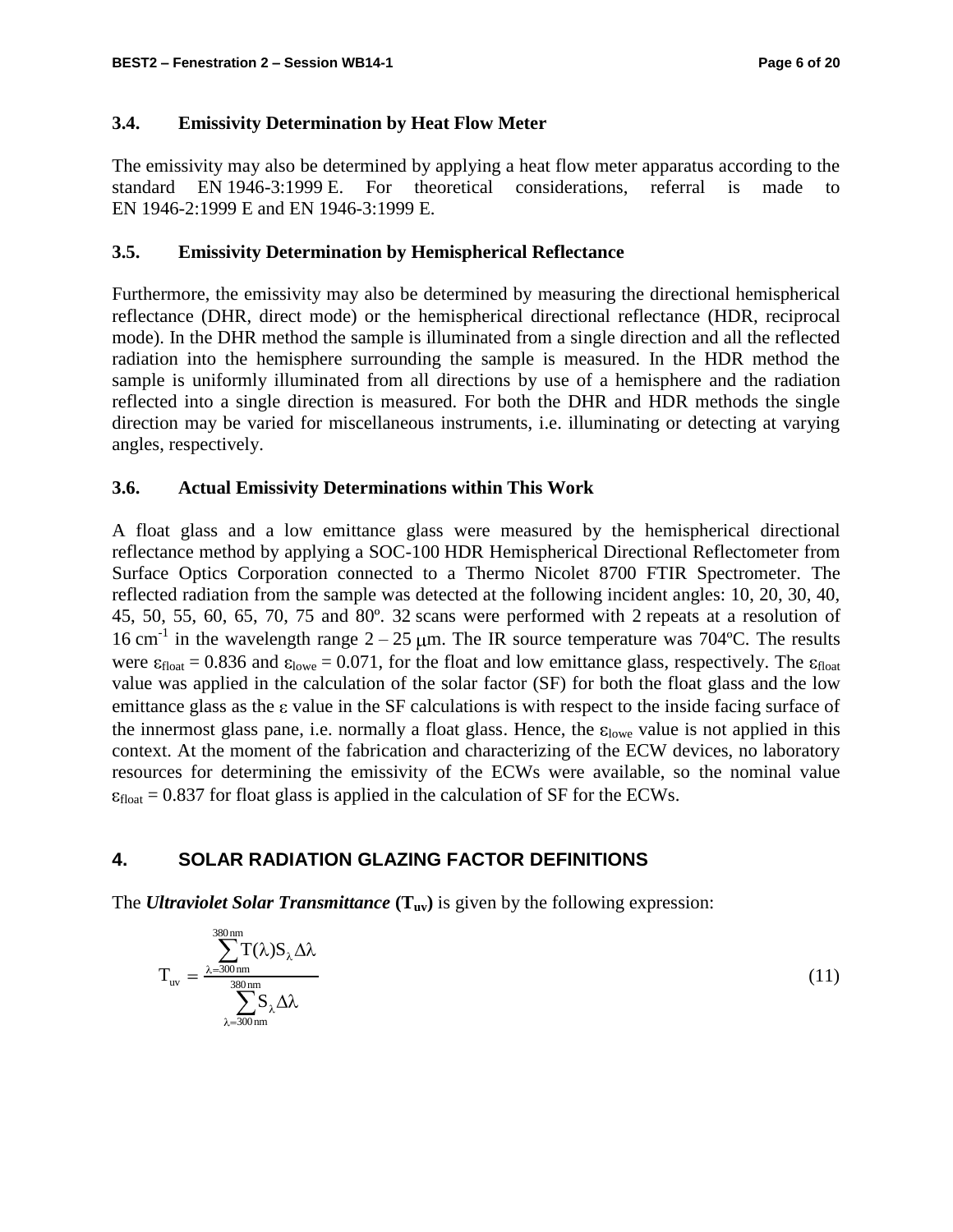The *Visible Solar Transmittance* **(Tvis)**, often denoted *Light Transmittance*, is given by:

$$
T_{\rm vis} = \frac{\sum_{\lambda=380\,\rm nm}^{780\,\rm nm}}{\sum_{\lambda=380\,\rm nm}^{780\,\rm nm}} D_{\lambda} V(\lambda) \Delta \lambda \tag{12}
$$

The *Solar Transmittance* (T<sub>sol</sub>) is given by:

$$
T_{sol} = \frac{\sum_{\lambda=300\,\mathrm{nm}}^{2500\,\mathrm{nm}} T(\lambda) S_{\lambda} \Delta \lambda}{\sum_{\lambda=300\,\mathrm{nm}}^{2500\,\mathrm{nm}} S_{\lambda} \Delta \lambda}
$$
(13)

The *Solar Material Protection Factor* **(SMPF)** is given by:

$$
SMPF = 1 - \tau_{df} = 1 - \frac{\sum_{\lambda=300\,\text{nm}}^{600\,\text{nm}} T(\lambda) C_{\lambda} S_{\lambda} \Delta \lambda}{\sum_{\lambda=300\,\text{nm}}^{600\,\text{nm}} C_{\lambda} S_{\lambda} \Delta \lambda}
$$
(14)

The *Solar Skin Protection Factor* **(SSPF)** is given by:

$$
SSPF = 1 - F_{sd} = 1 - \frac{\sum_{\lambda=300 \text{nm}}^{400 \text{nm}} T(\lambda) E_{\lambda} S_{\lambda} \Delta \lambda}{\sum_{\lambda=300 \text{nm}}^{400 \text{nm}} E_{\lambda} S_{\lambda} \Delta \lambda}
$$
(15)

The *External Visible Solar Reflectance* **(Rvis,ext)**, often denoted *External Light Reflectance*, is given by:

$$
R_{\text{vis,ext}} = \frac{\sum_{\lambda=380\text{nm}}^{780\text{nm}} R_{\text{ext}}(\lambda) D_{\lambda} V(\lambda) \Delta \lambda}{\sum_{\lambda=380\text{nm}}^{780\text{nm}} D_{\lambda} V(\lambda) \Delta \lambda}
$$
(16)

The *Internal Visible Solar Reflectance* **(Rvis,int)**, often denoted *Internal Light Reflectance*, is given by:

$$
R_{\text{vis, int}} = \frac{\sum_{\lambda=380\text{nm}}^{780\text{nm}} R_{\text{int}}(\lambda) D_{\lambda} V(\lambda) \Delta \lambda}{\sum_{\lambda=380\text{nm}}^{780\text{nm}} D_{\lambda} V(\lambda) \Delta \lambda}
$$
(17)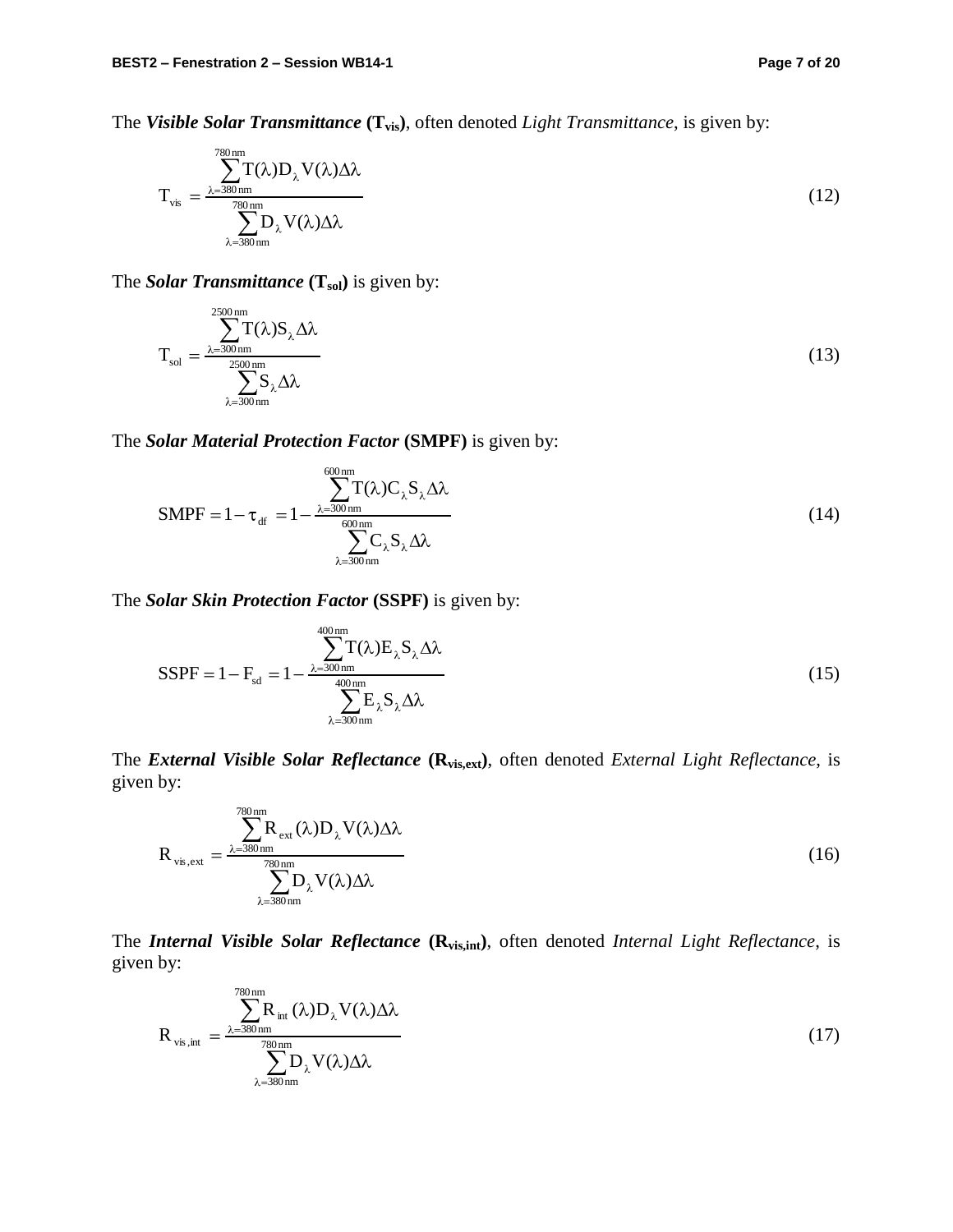The *Solar Reflectance* ( $\mathbf{R}_{sol}$ ), implicitly external solar reflectance, is given by:

$$
R_{sol} = \frac{\sum_{\lambda=300\,\mathrm{nm}}^{2500\,\mathrm{nm}} R_{\mathrm{ext}}(\lambda) S_{\lambda} \Delta \lambda}{\sum_{\lambda=300\,\mathrm{nm}}^{2500\,\mathrm{nm}} S_{\lambda} \Delta \lambda}
$$
(18)

The *Solar Absorbance*  $(A_{sol})$  is calculated from the expression in Eq.1 with insertion of  $T_{sol}$  and Rsol from Eq.13 and Eq.18, giving the following expression:

$$
A_{sol} = 1 - T_{sol} - R_{sol} = 1 - \frac{\sum_{\lambda=300\,\mathrm{nm}}^{2500\,\mathrm{nm}} T(\lambda) S_{\lambda} \Delta \lambda}{\sum_{\lambda=300\,\mathrm{nm}}^{2500\,\mathrm{nm}} - \frac{\sum_{\lambda=300\,\mathrm{nm}}^{2500\,\mathrm{nm}} R_{\text{ext}}(\lambda) S_{\lambda} \Delta \lambda}{\sum_{\lambda=300\,\mathrm{nm}}^{2500\,\mathrm{nm}}}
$$
(19)

The *Emissivity* ( $\varepsilon$ ), implicitly corrected emissivity, may be determined from specular IR reflectance measurements by:

$$
\varepsilon = c_{\text{corr}} \varepsilon_{\text{n}} = \frac{\varepsilon}{\varepsilon_{\text{n}}} \varepsilon_{\text{n}} = c_{\text{corr}} (1 - R_{\text{n}}) = c_{\text{corr}} \left[ 1 - \frac{1}{30} \sum_{i=1}^{30} R_{\text{n}} (\lambda_i) \right]
$$
(20)

or by heat flow meter measurements by:

$$
\varepsilon = \frac{2(q_{\text{tot}} - \frac{\kappa}{d}\Delta T)}{4\sigma T_{\text{m}}^3 \Delta T + q_{\text{tot}} - \frac{\kappa}{d}\Delta T}
$$
(21)

or as the total hemispherical emissivity by applying a hemispherical reflectometer and integrating over the hemisphere by

$$
\varepsilon = 2 \int_{0}^{\pi/2} \varepsilon_{t}(\theta) \sin \theta \cos \theta d\theta
$$
 (22)

The *Solar Factor* **(SF)** is the *Total Solar Energy Transmittance* and is given by:

$$
SF = T_{sol} + q_i \tag{23}
$$

The *Colour Rendering Factor* **(CRF)** is given by:

$$
CRF = \frac{R_a}{100} = \frac{1}{800} \sum_{i=1}^{8} R_i
$$
 (24)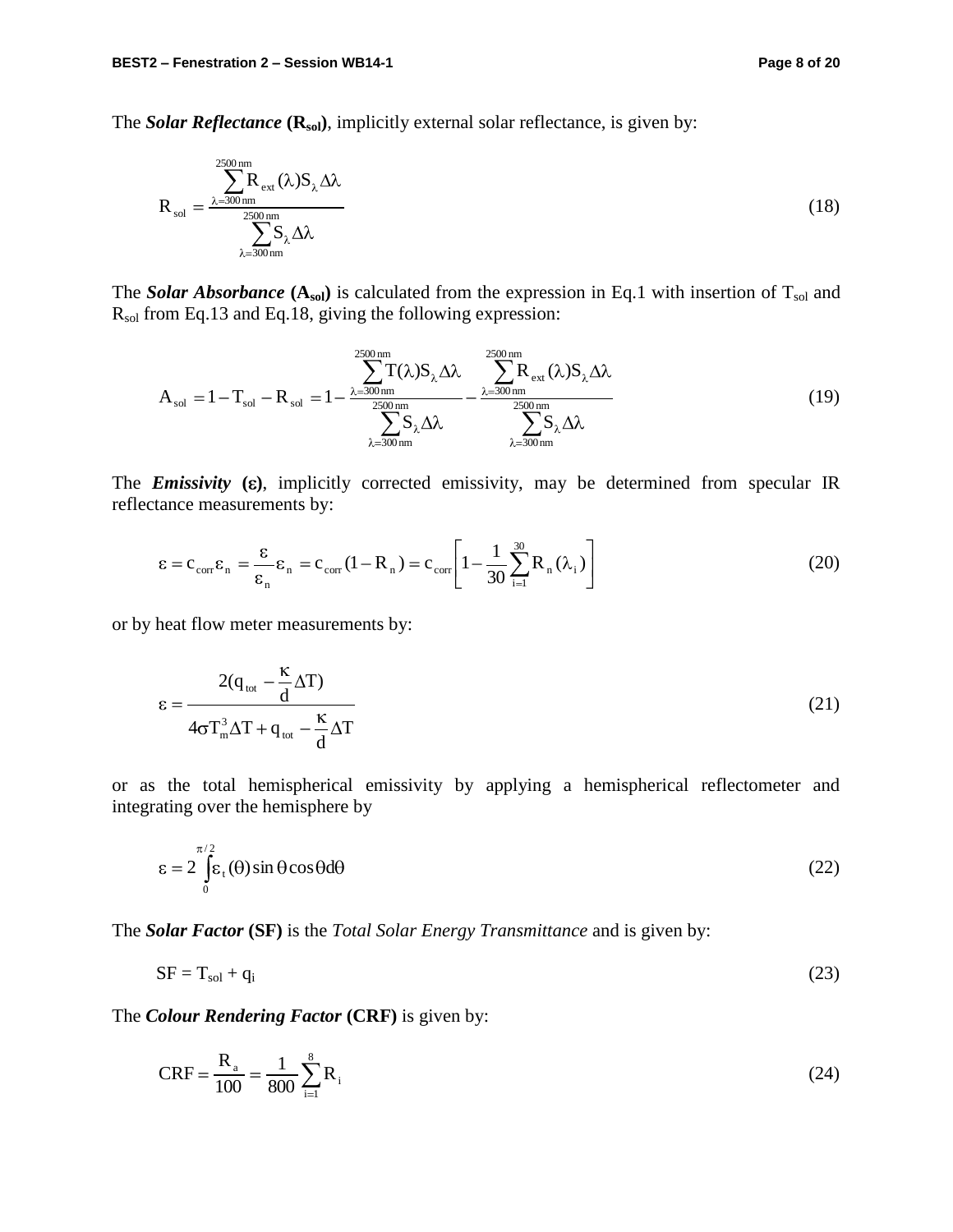#### where

- $\lambda$  = wavelength (nm)
- $\Delta\lambda$  = wavelength interval (nm)
- $T(\lambda)$  = spectral transmittance of the glass
- $R_{ext}(\lambda)$  = external spectral reflectance of the glass
- $R_{int}(\lambda)$  = internal spectral reflectance of the glass
- $R_n$  = average spectral reflectance calculated by summation of spectral reflectance values at 30 distinct wavelengths and divided by 30 as shown in Eq.20 above
- $\lambda_i$  = wavelength and  $\lambda_i$  values for the 30 wavelengths are given in ISO 10292:1994(E) and EN 12898:2001 E
- $S_{\lambda}$  = relative spectral distribution of ultraviolet solar radiation or solar radiation (ISO/FDIS 9050:2003(E), ISO 9845-1:1992(E))
- $D_{\lambda}$  = relative spectral distribution of illuminant D65 (ISO/FDIS 9050:2003(E), ISO 10526:1999(E))
- $V(\lambda)$  = spectral luminous efficiency for photopic vision defining the standard observer for photometry (ISO/FDIS 9050:2003(E), ISO/CIE 10527:1991(E))

 $S_{\lambda}\Delta\lambda$  values at different wavelengths for ultraviolet solar radiation or solar radiation are given in ISO/FDIS 9050:2003(E)

 $D_{\lambda}V(\lambda)\Delta\lambda$  values at different wavelengths are given in ISO/FDIS 9050:2003(E)

 $\tau_{df} = CIE$  damage factor (ISO/FDIS 9050:2003(E), CIE No 89/3:1990)

 $C_{\lambda} = e^{-0.012\lambda}$  ( $\lambda$  given in nm)

 $C_{\lambda} S_{\lambda} \Delta \lambda$  values at different wavelengths are given in ISO/FDIS 9050:2003(E)

- $F_{sd}$  = skin damage factor (ISO/FDIS 9050:2003(E), McKinlay and Diffey 1987)
- $E_{\lambda}$  = CIE erythemal effectiveness spectrum
- $E_{\lambda}S_{\lambda}\Delta\lambda$  values at different wavelengths are given in ISO/FDIS 9050:2003(E)
- $q_{\text{tot}}$  = total heat flow density between two parallel, flat infinite isothermal surfaces (W/m<sup>2</sup>) (EN 1946-2:1999 E, EN 1946-3:1999 E)
- $\kappa$  = thermal conductivity of the medium separating the two surfaces (W/(mK))
- $= \kappa_{\text{air}} = 0.0242396(1 + 0.003052\theta 1.282 \cdot 10^{-6}\theta^2)$  (W/(mK))

(values accurate to 0.6 % between  $\theta = 10^{\circ}C$  and  $\theta = 70^{\circ}C$ )

( given in ºC) (EN 1946-2:1999 E, EN 1946-3:1999 E)

 $\theta = (T_m - 273.15 \text{ K})^{\circ}\text{C/K}$  (°C)

 $T_m$  = mean temperature of the two surfaces (K)

 $\Delta T$  = temperature difference between the two surfaces (K)

 $d = distance between the two surfaces (m)$ 

 $=\pi^2 k^4/(60 \hbar^3 c^2)$  = Stefan-Boltzmann's constant  $\approx 5.67 \cdot 10^{-8}$  W/(m<sup>2</sup>K<sup>4</sup>)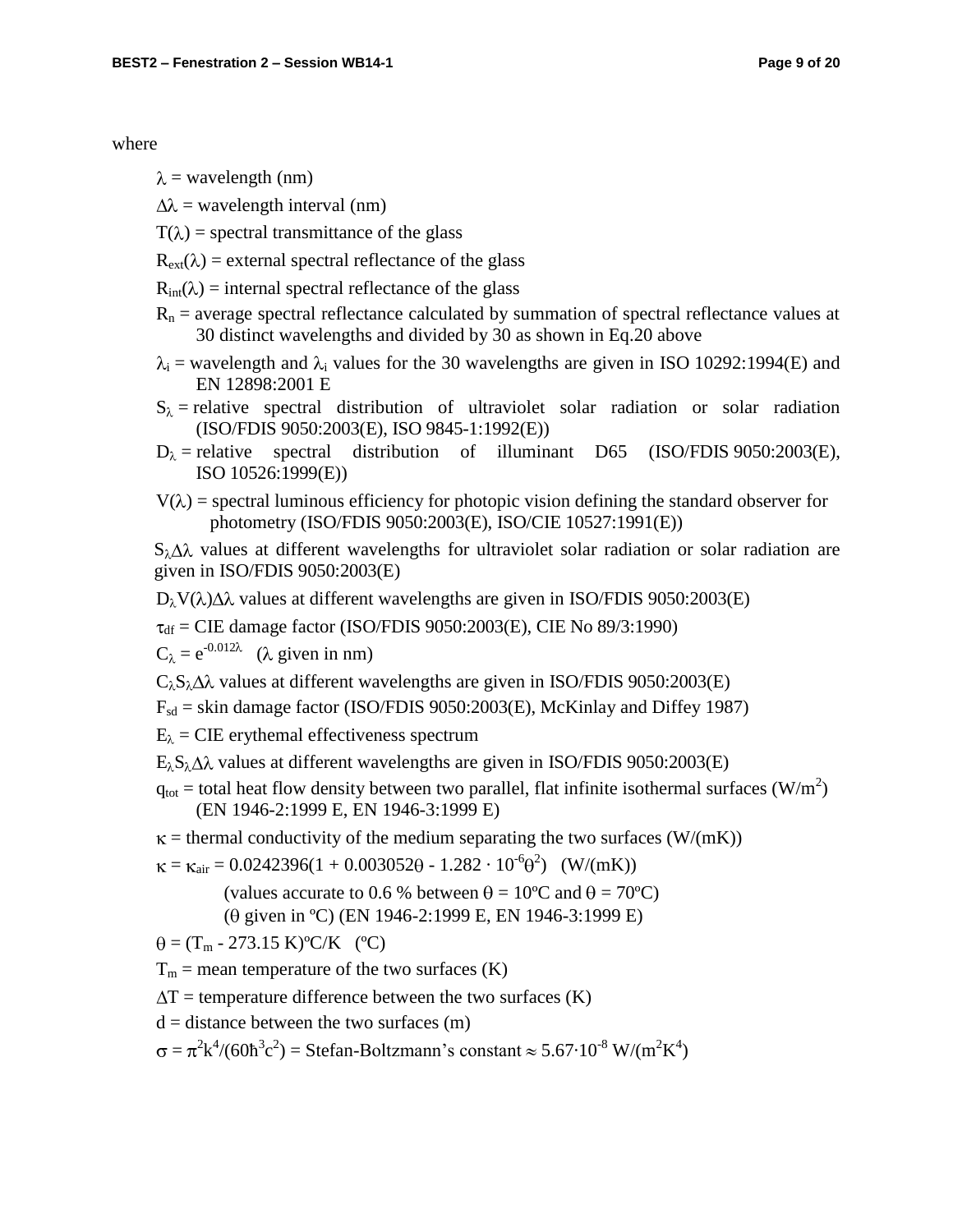$$
\varepsilon_{t}(\theta, \phi, \lambda) = 1 - \frac{\int_{0}^{\infty} R(\lambda)P(\lambda, T)d\lambda}{\int_{0}^{\infty} P(\lambda, T)d\lambda}
$$
 (Surface Optics Corporation 2009)

 $(e^{hc/(KkT)}-1)$  $P(\lambda, T) = \frac{8\pi\hbar c}{\lambda^5 (6\hbar c/(\lambda kT)-1)}$  = Planck's function (Surface Optics Corporation 2009)

 $R =$  hemispherical reflectance

 $T =$  temperature  $(K)$ 

 $\theta$  and  $\phi$  are integrating angles over the hemisphere

h = Planck's constant  $\approx 6.63 \cdot 10^{-34}$  Js

k = Boltzmann's constant  $\approx 1.38 \cdot 10^{-23}$  J/K

c = velocity of light  $\approx 3.00 \cdot 10^8$  m/s

 $T_{sol}$  = solar transmittance (Eq.13)

 $A_{sol} = q_i + q_e (A_{sol}$  from Eq.19)

 $q_i$  = secondary heat transfer factor towards the inside

 $q_e$  = secondary heat transfer factor towards the outside (complete details for calculation of SF given in ISO/FDIS 9050:2003(E), with additions in ISO 10292:1994(E) and EN-ISO 6946:1996, note that  $\varepsilon$  and  $R_{sol}$  enter into  $q_i$  in Eq.22,  $R_{sol}$  from  $A_{sol}$ )

$$
R_a = \frac{1}{8} \sum_{i=1}^{8} R_i
$$
 = general colour rendering index (EN 410:1998 E)

 $R_i = 100 - 4.6\Delta E_i$  = specific colour rendering index

 $*$   $\lambda^2$ r,i \* t,i  $*$   $\lambda^2$ r,i \* t,i \*  $\sqrt{2}$ r,i  $E_i = \sqrt{(U_{t,i}^* - U_{r,i}^*)^2 + (V_{t,i}^* - V_{r,i}^*)^2 + (W_{t,i}^* - W_{r,i}^*)^2}$  = total distortion of colour i (complete details for calculation of CRF given in EN 410:1998 E)

#### **5. MISCELLANEOUS SOLAR RADIATION GLAZING FACTOR DETAILS**

#### **5.1. Solar Radiation Glazing Factors in General**

All the solar radiation glazing factors will be a number between 0 and 1. In common usage the factors may often be chosen in percentage, i.e. between 0 and 100 %. It should be noted that the whole solar spectrum is not covered in the calculations of various glazing factors, and in future versions of ISO/FDIS 9050:2003(E) the wavelength range may favourably be extended to cover an even larger part of the solar radiation, e.g. including the lower limit down to 290 nm and the upper limit up to 3000 nm. Also note that  $A_{sol}$  is a calculated value from measured  $T(\lambda)$  and  $R(\lambda)$ spectra, i.e. no direct measurements of absorbance  $A(\lambda)$  spectra are performed.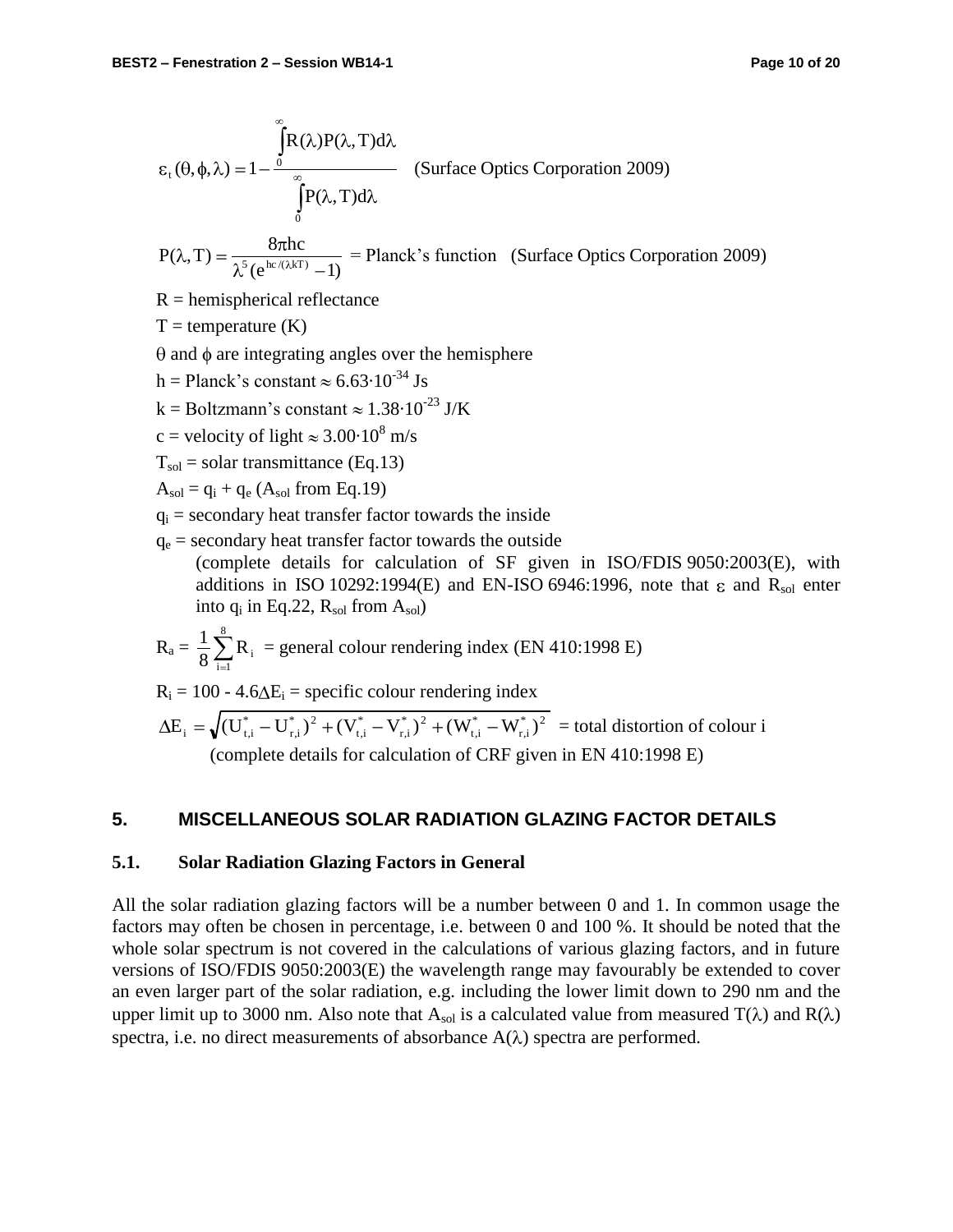#### **5.2. SMPF and SSPF**

A low SMPF value indicates a low material protection, whereas a high number represents a high degree of material protection. It should be noted that the wavelength region for the calculation of SMPF has been extended from the earlier 500 nm upper limit till today's value of 600 nm (ISO/FDIS 9050:2003(E)), demonstrating an increased awareness that a much larger part of the visible solar spectrum also contributes to the degradation of materials. Earlier a Krochmann damage factor for materials was calculated, with integration between 300 nm and 500 nm (ISO/DIS 9050:2001). A low SSPF value indicates a low skin protection, whereas a high number represents a high degree of skin protection. The calculation of the SSPF extends over the ultraviolet spectrum (at earth's surface) and the low wavelength part of the visible spectrum, which may contribute to the solar radiation damage of the human skin. It may be noted that earlier there existed another definition of a skin protection factor, denoted SPF (ISO/DIS 9050:2001), with the following correlation between the different terms:  $SSPF = 1 - (1/SPF) = 1 - F_{sd} = (SPF - 1)/SPF.$ 

#### **5.3. Emissivity**

The emissivity  $(\epsilon)$  is a measure of a material's radiative properties, i.e. the emission of infrared radiation. The higher emissivity, the higher emission. Highly reflective materials of infrared radiation have low emissivity values, e.g. polished surfaces of gold, silver or copper. The  $\varepsilon$  value will be a number between 0 and 1. Oxidation of metallic surfaces will increase the emissivity substantially, e.g. polished aluminium with  $\varepsilon = 0.05$  (reflectance 0.95) and oxidized aluminium with  $\epsilon$  = 0.30 (reflectance 0.70). Confer Eq.1 and Eq.2 with zero transmittance and the emittance equal to the absorbance. Determination of the emissivity is required in order to further determine the solar factor (SF) and the thermal transmittance (U-value).

#### **5.4. Solar Factor (SF)**

The Solar Factor (SF) for *single glazing* is given by:

$$
SF = Tsol + qi = Tsol + Asol \frac{hi}{he + hi}
$$
 (25)

The Solar Factor (SF) for *double glazing* is given by:

$$
SF = T_{sol} + q_{i} = T_{sol} + \frac{\frac{A_{sol,1} + A_{sol,2}}{h_{e}} + \frac{A_{sol,2}}{\Lambda}}{\frac{1}{h_{i}} + \frac{1}{h_{e}} + \frac{1}{\Lambda}}
$$
(26)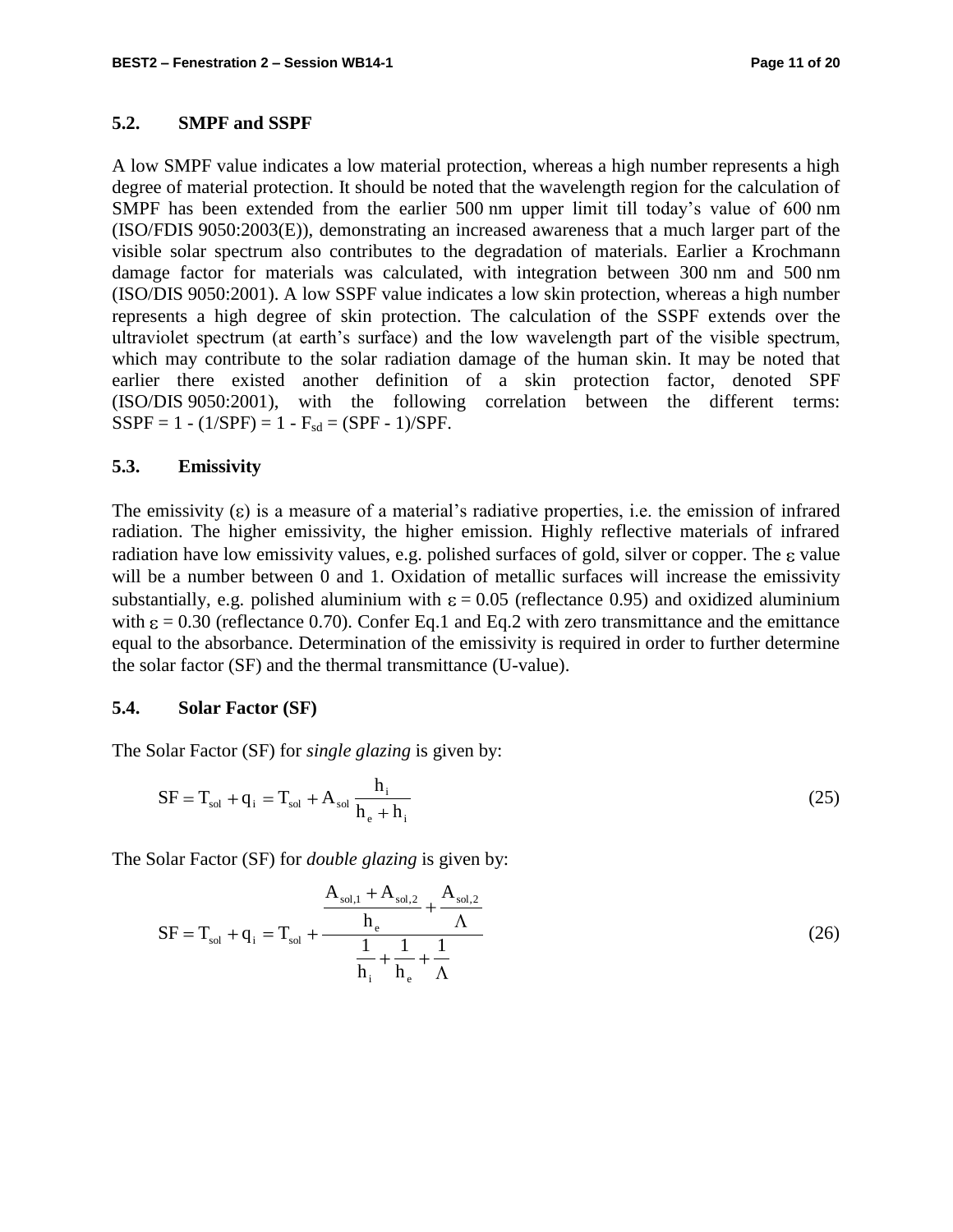The Solar Factor (SF) for *triple glazing* is given by:

$$
SF = T_{sol} + q_{i} = T_{sol} + \frac{A_{sol,1} + A_{sol,2} + A_{sol,3}}{h_{i}} + \frac{A_{sol,2} + A_{sol,3}}{\Lambda_{12}} + \frac{A_{sol,3}}{\Lambda_{23}} + \frac{A_{sol,3}}{\Lambda_{23}}
$$
(27)

where

- $A_{sol} = 1 T_{sol} R_{sol} =$  solar absorbance given by Eq.19  $h_e = 23$  W/(m<sup>2</sup>K)  $W/(m^2K)$ 0.837  $h_i = 3.6 + \frac{4.4\epsilon}{0.937} W/(m^2)$ i
- $\varepsilon$  = emissivity of the innermost glass inside surface ( $\varepsilon$  of other surfaces is taken care of by the reflectance values)
- $\Lambda$  = thermal conductance between the outer surface of the outer (first) pane and the innermost surface of the inner (second) pane (double glazing)
- $\Lambda_{12}$  = thermal conductance between the outer surface of the outer (first) pane and the centre of the middle (second) pane (triple glazing)
- $\Lambda_{23}$  = thermal conductance between the centre of the middle (second) pane and the centre of the inner (third) pane (triple glazing)

$$
\frac{1}{U} = \frac{1}{h_e} + \frac{1}{\Lambda} + \frac{1}{h_i}
$$

$$
\Lambda = \left(\sum_{k=1}^{N} \frac{1}{h_s} + \sum_{k=1}^{M} d_m r_m\right)^{-1}
$$

and e.g.

$$
A_{sol,1} = \frac{\sum_{\lambda=300 \text{ nm}}^{2500 \text{ nm}} \left\{ A_1 + \frac{A_{1b} T_1 R_2}{1 - R_{1b} R_2} \right\} S_{\lambda} \Delta \lambda}{\sum_{\lambda=300 \text{ nm}}^{2500 \text{ nm}} S_{\lambda} \Delta \lambda}
$$
(28)

$$
A_{sol,1} = \frac{{}^{2500 \text{ nm}}}{\lambda} \left\{ A_1 + \frac{T_1 A_{1b} R_2 (1 - R_{2b} R_3) + T_1 T_2^2 A_{1b} R_3}{(1 - R_{1b} R_2)(1 - R_{2b} R_3) - T_2^2 R_{1b} R_3} \right\} S_\lambda \Delta \lambda
$$
  

$$
\sum_{\lambda = 300 \text{ nm}}^{2500 \text{ nm}} S_\lambda \Delta \lambda
$$
 (29)

where the two different expressions for  $A_{sol,1}$  above denote the solar absorbance of the outer (first) pane within a double and a triple glazing, respectively. For further details, complete nomenclature, specific values and a full set of equations it is referred to ISO/FDIS 9050:2003(E).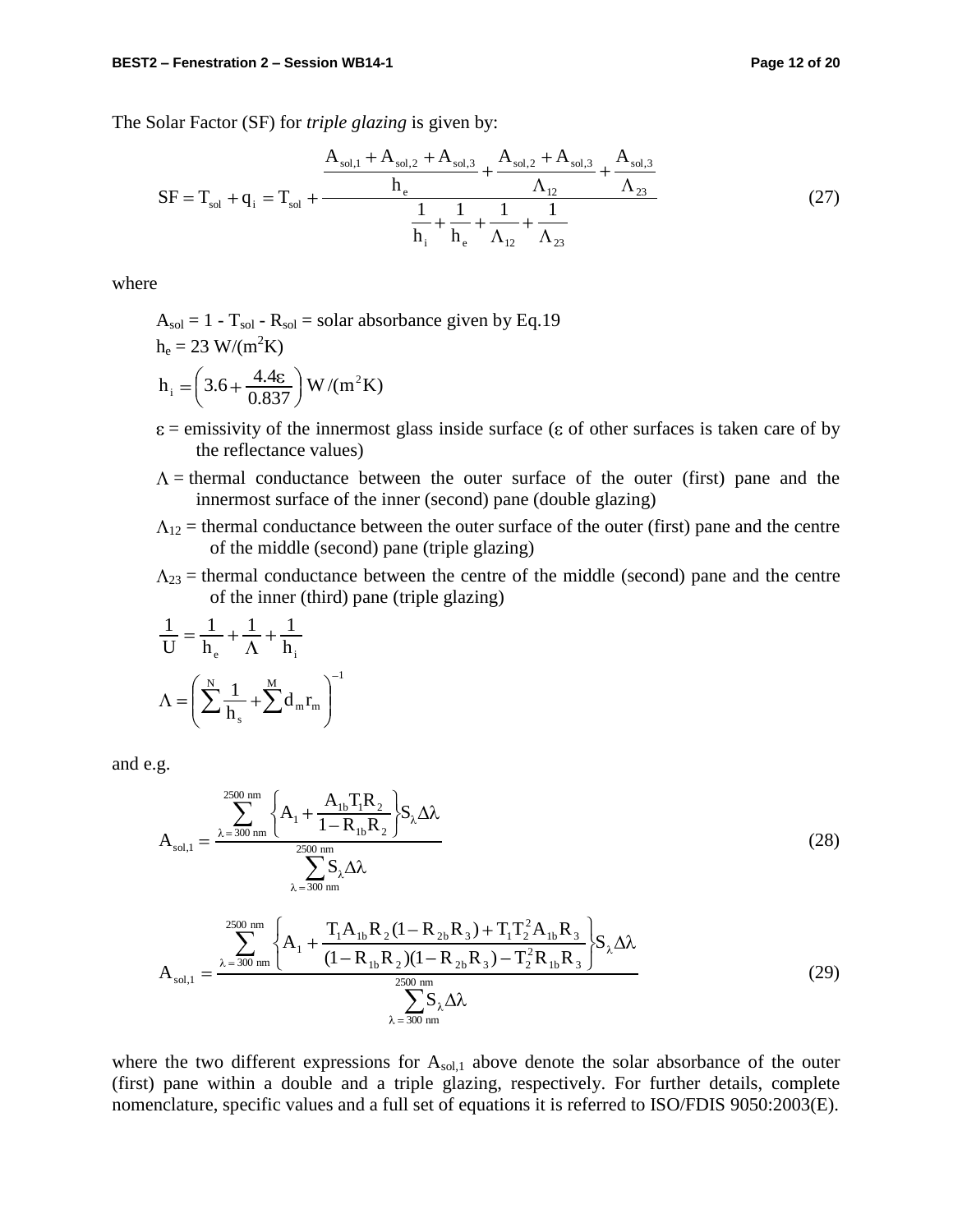#### **5.5. Colour Rendering Factor**

The Colour Rendering Factor (CRF) expresses synthetically a quantitative evaluation of the colour differences between eight test colours lighted directly by the reference illuminant D65 and by the same illuminant transmitted through the glazing. The CRF value will thus be a number between 0 and 1, calculated in the visible part of the solar spectrum, i.e. 380-780 nm. A high number indicates a good colour rendering. Ideally, the maximum value of 1 will be obtained by glazing whose spectral transmittance is completely constant in the whole visible spectral range, i.e. no variation of transmittance with wavelength. A CRF value > 0.9 characterizes a very good colour rendering and CRF > 0.8 represents a good colour rendering (ISO/FDIS 9050:2003(E), EN 410:1998 E).

## **6. SPECTROSCOPICAL GLASS MEASUREMENTS**

In the following, spectrophotometric measurements are depicted for one float glass, one glass with a low emittance coating and two electrochromic window (ECW) devices at various colouration levels. CRF values have not been calculated yet. The absorbance spectra depicted in the following sections below comply with the absorbance definition in Eq.1, a number between 0 and 1, i.e. the absorbance is not written on the often used/measured logarithmic scale called optical density.

#### **6.1. Float Glass and Low Emittance Glass Spectroscopical Data**

The transmittance, absorbance and reflectance in the whole solar spectrum were measured for one float glass and one glass with low emittance coating, depicted in Fig.2. The measured wavelength range is from 290 nm to 3300 nm. The upper border of 3300 nm represents the spectrophotometer's long wave limit, while below 290 nm the absorption in glass becomes very large. The most noticeable difference is the large reflectance values, and thereby small transmittance values, in the near infrared region for the glass with the low emittance coating. By taking a closer look at the ultraviolet and visible region it is observed that the low emittance glass is absorbing more light at these lower wavelengths than the float glass, i.e. the transmittance is lower for the low emittance glass than the float glass in the UV-VIS region.

The drop in transmittance at around 1000 nm, with a corresponding absorbance peak, as seen for the float glass in Fig.2, is due to a certain impurity amount of ferric oxide (Fe<sub>2</sub>O<sub>3</sub>) in the glass. The sharp transmittance cutoffs located around 400 nm and 2700 nm are due to the large absorption in glass into the ultraviolet and infrared region, respectively. The sharp transmittance cutoff, with corresponding absorbance increase, at around 2700 nm, is also observed for the low emittance glass, but much smaller in value since the largest part of the incoming light in this wavelength region is reflected from the low emittance coating (the coating surface is facing the incident light beam in the spectrophotometer).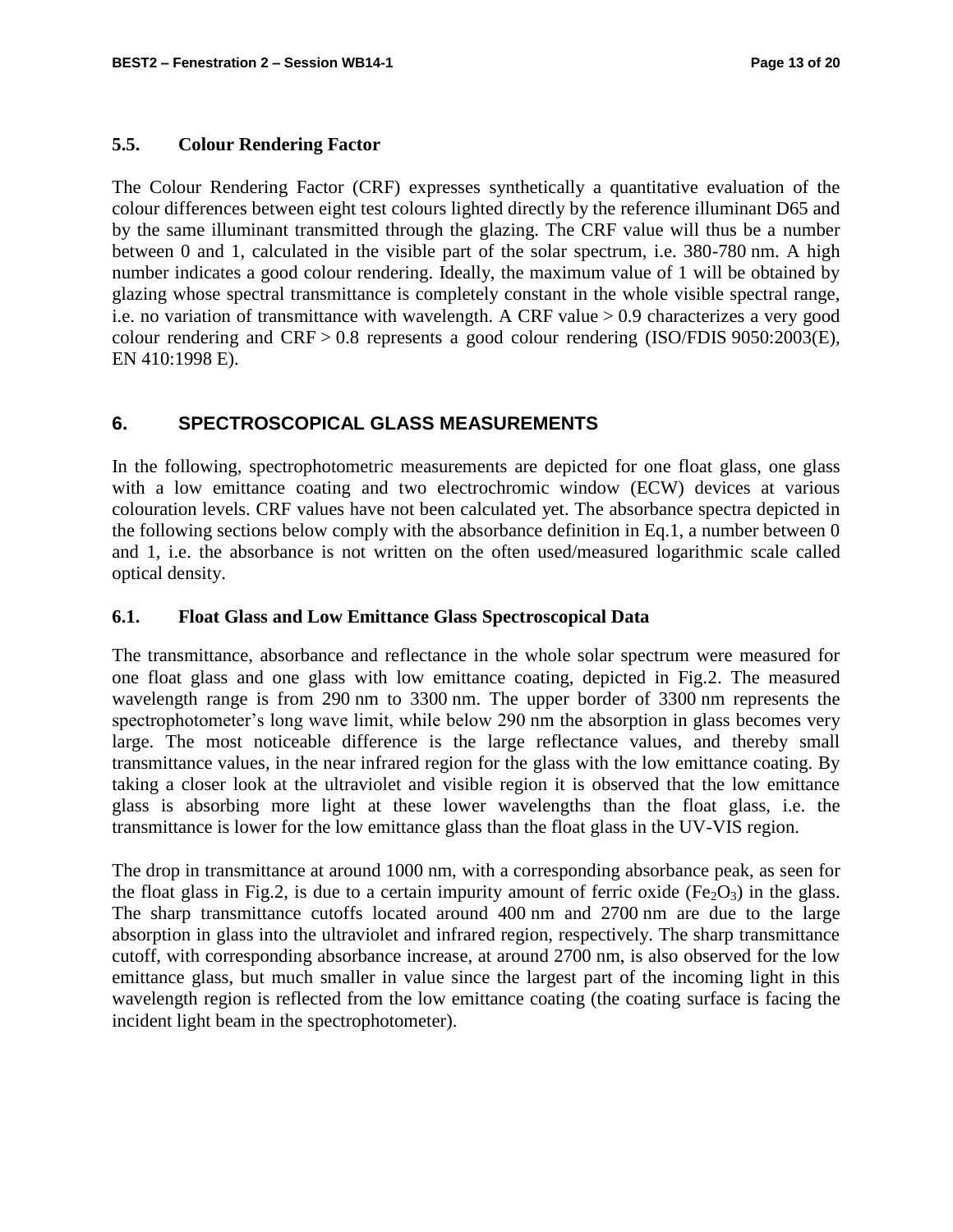

Fig.2. Transmittance, absorbance and reflectance versus wavelength in the whole solar spectrum measured for a float glass (left) and for a glass with low emittance coating (right). Incident light beam towards surface coating during reflectance measurements. Redrawn from Jelle et al. (2007).

#### **6.2. Electrochromic Window Spectroscopical Data**

Electrochromic windows (ECWs) are able to control the colour of the window, thereby also the solar radiation throughput, by varying the applied electrical potential. Schematic drawings of two ECWs are shown in Fig.3, constructed in a sandwich form from the electrochromic materials polyaniline (PANI), prussian blue (PB) and tungsten oxide  $(WO_3)$ , transparent conducting glass plates with an indium-tin oxide coating (indium oxide doped with tin,  $In_2O_3(Sn)$ , ITO, typical surface resistivity of 90  $\Omega/\square$ ) and the solid state polymer electrolyte poly(2-acrylamido-2methyl-propane-sulphonic acid) (PAMPS) as an ionic conductor. Both the PANI, PB and  $WO<sub>3</sub>$ coating thicknesses have been less than 1 µm, while the PAMPS layer thickness has been about 0.1 mm. Applying a positive potential to the PANI/PB electrode, both PANI, PB and  $WO_3$ turn to a blue colour, while the window is bleached (made almost transparent) by reversing the polarity of the electrodes. Only a small charge density of about  $3 \text{ mC/cm}^2$ , corresponding to a low energy consumption of about 5 mWh/m<sup>2</sup>, is required for either the colouring or the bleaching process (Jelle et al. 1998a).

A high transmission regulation and solar modulation (solar regulation 53 %, calculated based on the solar spectral irradiance given in CRC Handbook of Chemistry and Physics 1989-1990) (Jelle et al. 1998a) have been achieved with this type of ECW (ECW1, left Fig.3), which is depicted in Fig.4 covering the whole solar spectrum. The inclusion of PB in PANI enhances the colouration (wavelength dependent absorption), while the adhesion of PB is improved by PANI, i.e. in this respect there exists a symbiotic relationship between PANI and PB (Jelle et al. 1998a). Transmittance curves for a second ECW (ECW2, right Fig.3) of the same construction, though with PANI-PB multilayers and a very dark colour in the coloured state, are shown in Fig.4 (solar regulation 49 %) (Jelle et al. 1998b). In addition to their evident potential benefits and savings in solar energy control, the ECWs may also be employed in order to achieve the desired protection of materials and human skin inside buildings during direct sunlight. That is, the dynamic characteristics of ECWs may allow diffuse daylight through the window panes in the required amount in order to obtain a satisfactory room illumination, whereas at direct sunlight exposure,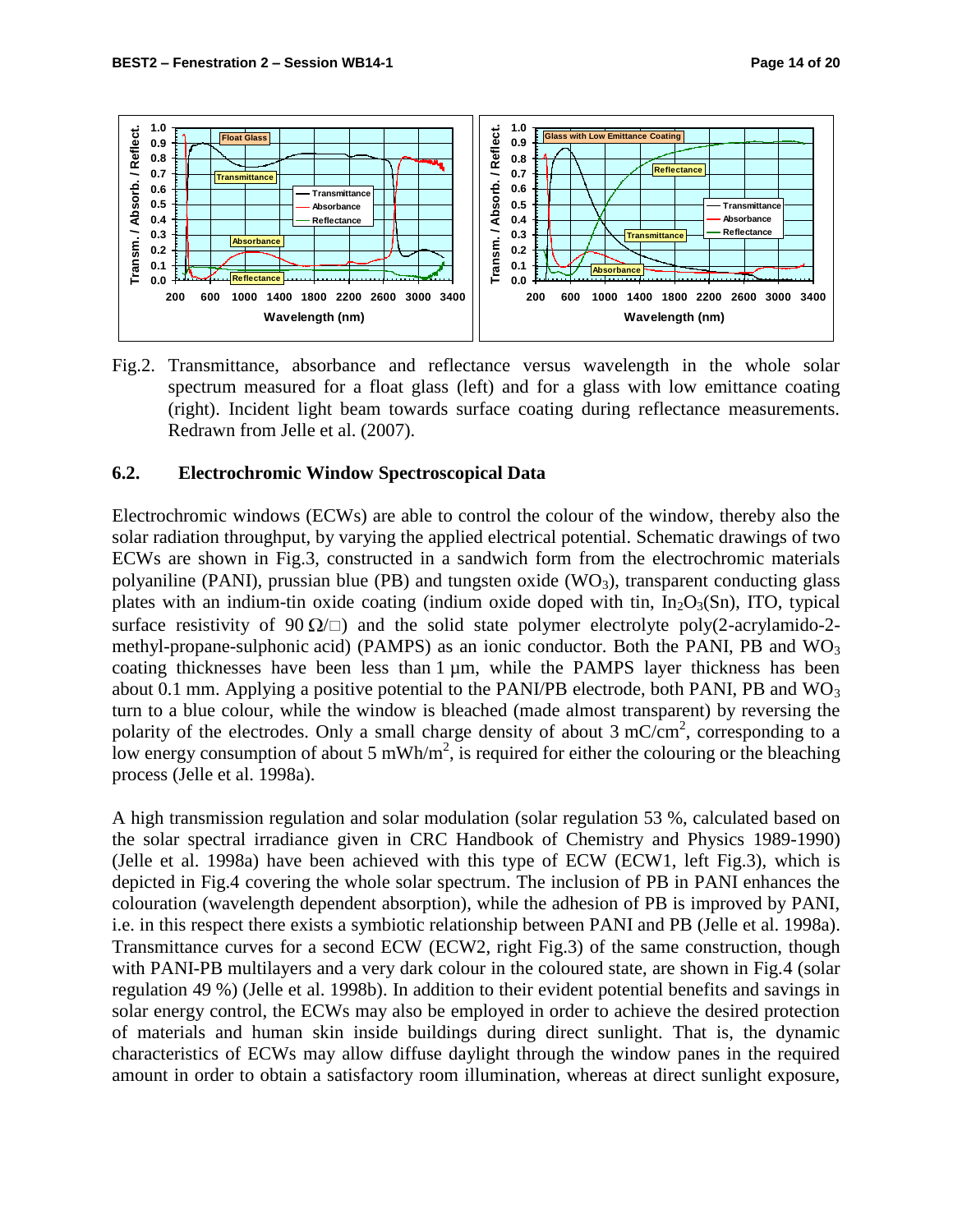the SMPF and SSPF values for the window panes may be increased to a sufficient high protection level.



Fig.3. Schematic drawing of the two electrochromic window configurations ECW1 (left) and ECW2 (right, PANI-PB multilayer) based on the electrochromic materials polyaniline (PANI), prussian blue (PB) and tungsten oxide (WO<sub>3</sub>). From Jelle and Hagen (1999).



Fig.4. Transmittance vs. wavelength in the whole solar spectrum measured for two different ECWs at various applied potentials. The total solar energy regulation is 53 % (left, ECW1) and 49 % (right, ECW2, PANI-PB multilayer). Highest colouration level is at  $+1400$  mV (left) and  $+1200$  mV (right). Redrawn from Jelle et al. (2007).

#### **7. SOLAR RADIATION GLAZING FACTOR CALCULATIONS**

In the following, solar radiation glazing factors are calculated based on spectrophotometric measurements given in Fig.2 and Fig.4 for one float glass, one glass with a low emittance coating and two electrochromic window (ECW) devices at various colouration levels, including selected two-layer and three-layer window pane combinations with ECWs. CRF values have not been calculated yet.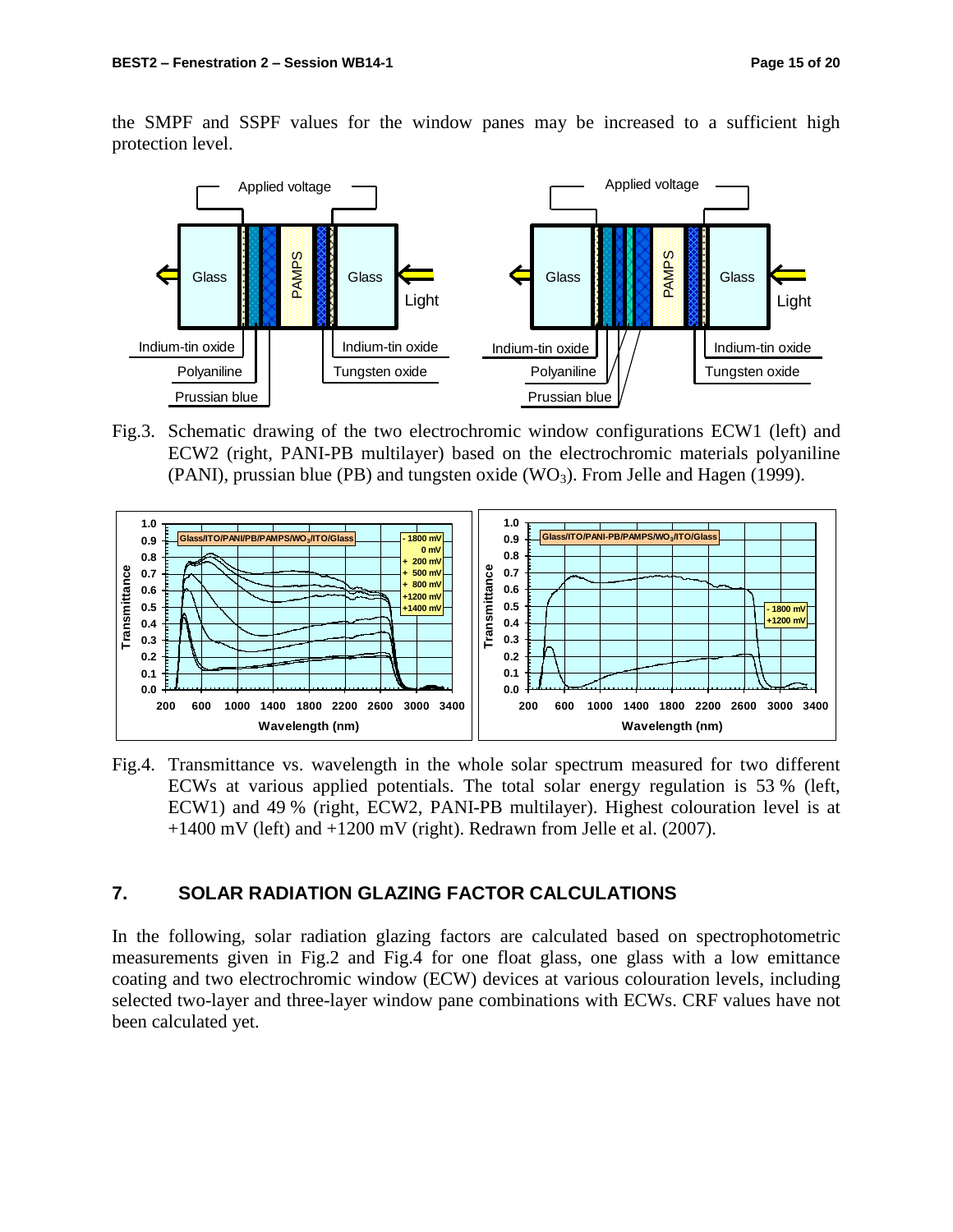#### **7.1. Solar Radiation Glazing Factors for Float Glass and Low Emittance Glass**

In Table 1 there is given calculated solar radiation glazing factors for a float glass and a low emittance glass. From Table 1 it is seen that the float glass and the low emittance glass have quite large and similar  $T_{vis}$  values, i.e. 0.89 and 0.86, respectively. However, the  $T_{sol}$  value for float glass is substantially higher than the  $T_{sol}$  value for the low emittance glass, i.e. 0.83 vs. 0.56. This is readily observed from the transmittance spectra in Fig.2. Furthermore, it is also observed that the float glass has substantially lower  $R_{sol}$  value than the low emittance glass, i.e. 0.08 vs. 0.27, which is also confirmed by inspecting the reflectance spectra in Fig.2. Thereby, the float glass have a larger SF value than the low emittance glass, i.e. 0.85 vs. 0.62.

Table 1. Calculated solar radiation glazing factors for float glass and glass with low emittance coating. Corresponding transmittance spectra are given in Fig.2. The emissivity of the float glass was determined to  $\varepsilon_{\text{float}} = 0.836$  by hemispherical directional reflectance measurements and was applied in the calculation of the solar factor (SF) for both the float glass and the low emittance glass as the emissivity value in the SF calculations is with respect to the inside facing surface of the innermost glass pane, i.e. normally a float glass. Hence, the  $\varepsilon_{\text{lowe}} = 0.071$  value was not applied in this context.

| Glass Type                  | $T_{uv}$ | $T_{\rm vis}$ | $\mid$ T <sub>sol</sub> SMPF SSPF $ R_{vis,ext} $ $R_{vis,int}$ $ $ $R_{sol} $ $A_{sol} $                        |  |  |  | <b>SF</b> |
|-----------------------------|----------|---------------|------------------------------------------------------------------------------------------------------------------|--|--|--|-----------|
| Float Glass                 |          |               | $0.65 \mid 0.89 \mid 0.83 \mid 0.20 \mid 0.81 \mid 0.09 \mid 0.09 \mid 0.08 \mid 0.09 \mid 0.836 \mid 0.85 \mid$ |  |  |  |           |
| Low Emittance Glass<br>LE/G |          |               | $(0.41 \ 0.86 \ 0.59 \ 0.32 \ 0.89 \ 0.04 \ 0.04 \ 0.27 \ 0.14 \ 0.836 \ 0.62)$                                  |  |  |  |           |

The glass with the low emittance coating has SMPF and SSPF values of 0.32 and 0.89, respectively, which gives better material and skin protection than the float glass with SMPF and SSPF values of 0.20 and 0.81, respectively.

## **7.2. Solar Radiation Glazing Factors for Electrochromic Windows**

Table 2 gives the solar radiation glazing factors for different colouration levels, i.e. at different applied potentials, in an electrochromic window (ECW), in addition to selected two-layer and three-layer window pane configurations with incorporated electrochromic materials.

From Table 2 it is observed that various solar radiation glazing factors may obtain both high and low values depending upon the applied electrical potential, e.g. changing the  $T_{vis}$  value from 0.78 to 0.17 for the ECW1 device and from 0.62 to 0.10 for the darker ECW2 device. It is also noted that these ECWs contain solar radiation absorbing electrochromic materials, i.e. not reflecting materials, as the changes with applied potential occur in the transmittance (e.g.  $T_{sol}$ ) and absorbance (e.g.  $A_{sol}$ ) values, and not in the reflectance (e.g.  $R_{sol}$ ) values. As expected, the highest colouration level gives the largest SMPF values, i.e. the best protection of materials is achieved with the darkest ECW, e.g. compare a SMPF value of 0.71 for ECW1 and 0.82 for ECW2 in the coloured state. Incorporating the ECWs into two-layer and three-layer window pane configurations reduces the total solar energy throughput in the windows, e.g. as seen in the T<sub>sol</sub> and SF values, as several layers of glass and coatings will increase the total reflectance and absorbance. Note that some of the reflectance values  $R_{vis,ext}$ ,  $R_{vis,int}$  and  $R_{sol}$  may have errors due to parallel displacement of solar radiation through glass causing parts of the radiation to not enter the spectrophotometer detector during the measurements.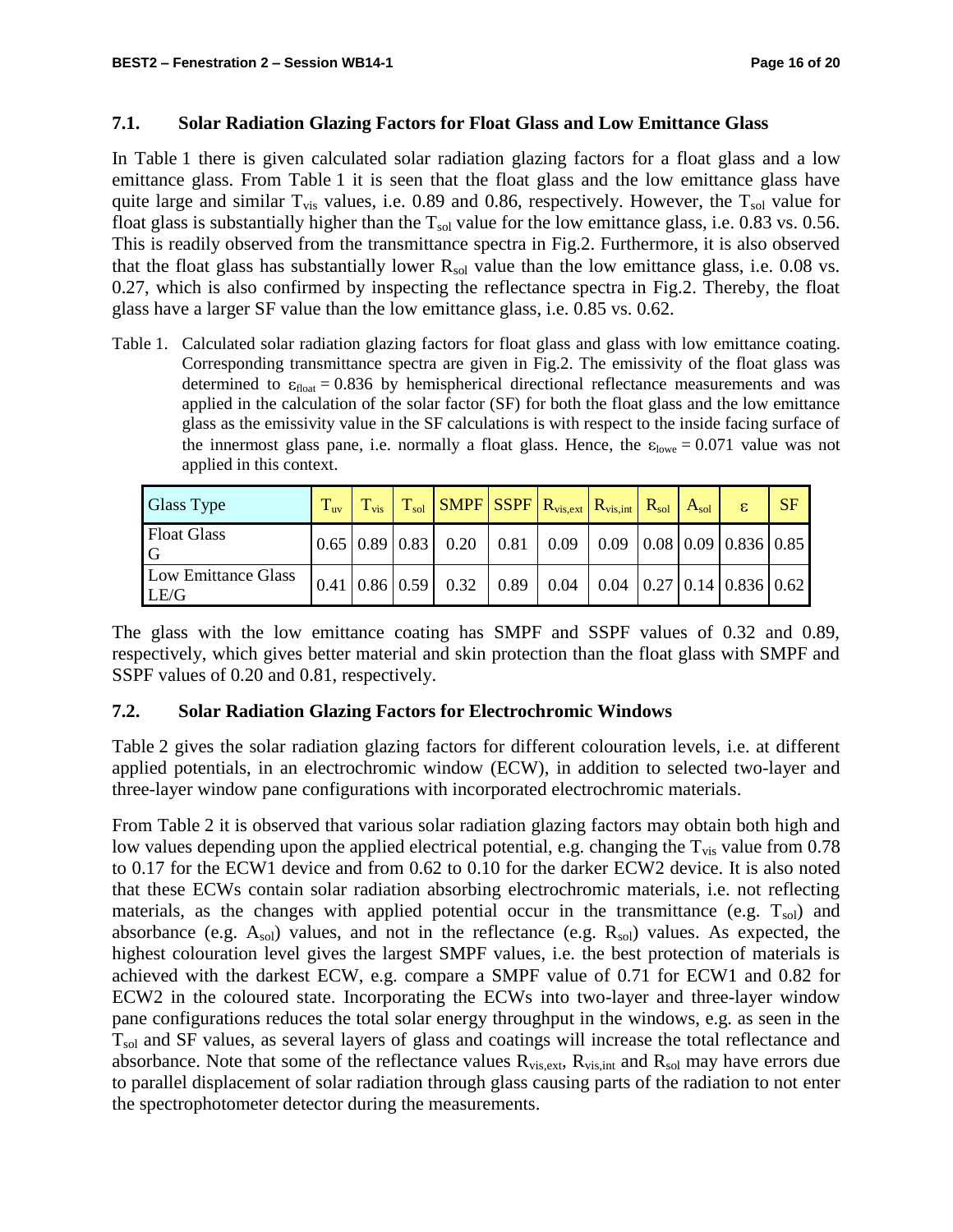Table 2. Calculated solar radiation glazing factors for two different electrochromic windows (ECWs) at different colouration levels, i.e. at different applied potentials, and selected two-layer and three-layer window pane configurations with ECWs. Highest colouration level is at  $+1400$  mV (ECW1) and +1200 mV (ECW 2, PANI-PB multilayer). Corresponding transmittance spectra are given in Fig.4. Reflectance values of the ECWs have not been measured, but as the (absorbing) electrochromic coatings are located between two glass plates, the (low) reflectance values will be close to the values for float glass, and these are hence employed in the current calculations. As there at the time of ECW fabrication were no resources for emissivity determinations, the nominal value of 0.837 for float glass was assumed ( $\varepsilon$ ). The calculation of the SF is performed with respect to  $\varepsilon$  of the inside facing surface of the innermost glass pane, i.e. normally a float glass. The following configuration denotations are employed:  $G = Glass$ , LE = Low emittance coating,  $A = Air cavity$ ,  $EC1 = ECW$  device between two glass plates, EC2 = ECW2 device between two glass plates (PANI-PB multilayer), T or C behind EC1 and EC2 denote transparent or coloured state, respectively.

| <b>Glass Configuration</b>                | $T_{uv}$ | $T_{\rm vis}$ | $T_{sol}$ | <b>SMPF</b> | <b>SSPF</b> | $R_{vis,ext}$ | $R_{vis,int}$ | $R_{sol}$ | $A_{sol}$ | ε     | <b>SF</b> |
|-------------------------------------------|----------|---------------|-----------|-------------|-------------|---------------|---------------|-----------|-----------|-------|-----------|
| ECW1 (-1800 mV)                           | 0.23     | 0.78          | 0.74      | 0.43        | 0.93        | 0.09          | 0.09          | 0.08      | 0.18      | 0.837 | 0.79      |
| ECW1(0 mV)                                | 0.23     | 0.77          | 0.72      | 0.43        | 0.93        | 0.09          | 0.09          | 0.08      | 0.21      | 0.837 | 0.77      |
| $ECW1 (+200 mV)$                          | 0.24     | 0.75          | 0.68      | 0.44        | 0.93        | 0.09          | 0.09          | 0.08      | 0.24      | 0.837 | 0.74      |
| $ECW1 (+500 mV)$                          | 0.25     | 0.66          | 0.52      | 0.48        | 0.93        | 0.09          | 0.09          | 0.08      | 0.40      | 0.837 | 0.62      |
| $ECW1 (+800 mV)$                          | 0.26     | 0.47          | 0.36      | 0.54        | 0.92        | 0.09          | 0.09          | 0.08      | 0.56      | 0.837 | 0.51      |
| $ECW1 (+1200 mV)$                         | 0.24     | 0.19          | 0.19      | 0.68        | 0.93        | 0.09          | 0.09          | 0.08      | 0.73      | 0.837 | 0.38      |
| $ECW1 (+1400 mV)$                         | 0.23     | 0.17          | 0.17      | 0.71        | 0.93        | 0.09          | 0.09          | 0.08      | 0.75      | 0.837 | 0.37      |
| ECW2 (-1800 mV)                           | 0.10     | 0.62          | 0.61      | 0.61        | 0.97        | 0.09          | 0.09          | 0.08      | 0.31      | 0.837 | 0.69      |
| $ECW2 (+1200 mV)$                         | 0.12     | 0.10          | 0.10      | 0.82        | 0.97        | 0.09          | 0.09          | 0.08      | 0.82      | 0.837 | 0.31      |
| EC1/Float (-)<br>EC1T/A/G                 | 0.18     | 0.70          | 0.62      | 0.50        | 0.95        | 0.14          | 0.04          | 0.12      | 0.26      | 0.837 | 0.65      |
| $EC1$ /Float $(+)$<br>EC1C/A/G            | 0.18     | 0.15          | 0.15      | 0.75        | 0.95        | 0.09          | 0.04          | 0.08      | 0.77      | 0.837 | 0.25      |
| $EC1/LowE$ (-)<br>EC1T/A/LE/G             | 0.12     | 0.67          | 0.45      | 0.55        | 0.97        | 0.11          | 0.03          | 0.23      | 0.32      | 0.837 | 0.54      |
| $EC1/LowE (+)$<br>EC1C/A/LE/G             | 0.12     | 0.14          | 0.11      | 0.78        | 0.97        | 0.09          | 0.03          | 0.09      | 0.80      | 0.837 | 0.22      |
| EC1/Float/Float (-)<br>EC1T/A/G/A/G       | 0.15     | 0.63          | 0.53      | 0.55        | 0.96        | 0.18          | 0.17          | 0.15      | 0.32      | 0.837 | 0.60      |
| $EC1/Float/Float (+)$<br>EC1C/A/G/A/G     | 0.14     | 0.14          | 0.13      | 0.78        | 0.96        | 0.09          | 0.17          | 0.08      | 0.79      | 0.837 | 0.20      |
| EC1/LowE/LowE (-)<br>EC1T/A/LE/G/A/LE/G   | 0.07     | 0.58          | 0.33      | 0.64        | 0.98        | 0.13          | 0.09          | 0.25      | 0.41      | 0.837 | 0.45      |
| $EC1/LowE/LowE (+)$<br>EC1C/A/LE/G/A/LE/G | 0.07     | 0.12          | 0.08      | 0.83        | 0.98        | 0.09          | 0.09          | 0.09      | 0.83      | 0.837 | 0.17      |
| EC2/LowE/LowE (-)<br>EC2T/A/LE/G/A/LE/G   | 0.03     | 0.46          | 0.26      | 0.74        | 0.99        | 0.11          | 0.09          | 0.22      | 0.52      | 0.837 | 0.38      |
| $EC2/LowE/LowE (+)$<br>EC2C/A/LE/G/A/LE/G | 0.03     | 0.07          | 0.04      | 0.89        | 0.99        | 0.09          | 0.09          | 0.08      | 0.87      | 0.837 | 0.13      |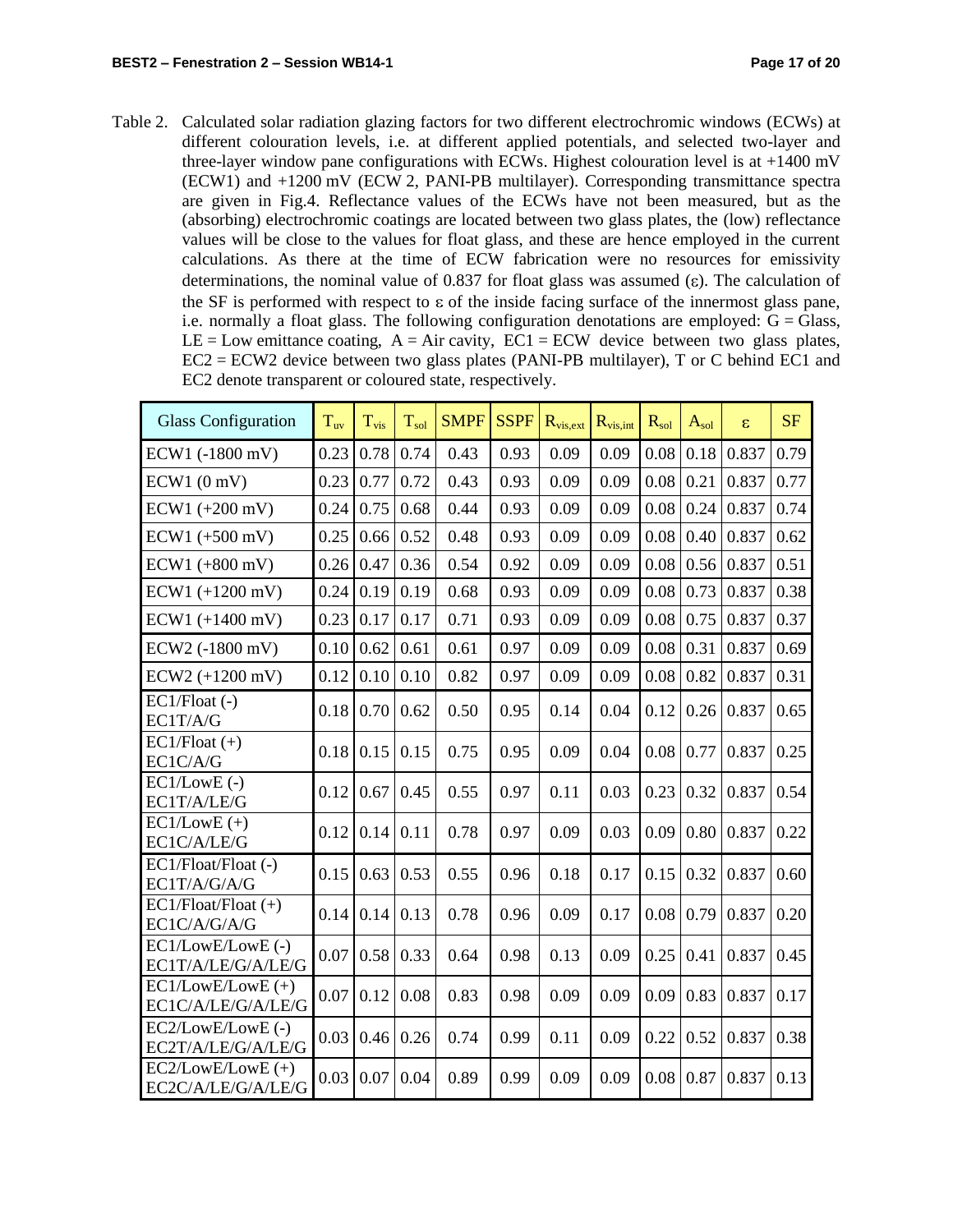Furthermore, based on values in Table 2, solar radiation glazing factor modulations are calculated for the two different electrochromic windows (ECWs) and selected two-layer and three-layer window pane configurations with ECWs and given in Table 3. The modulation level is calculated by subtracting the solar radiation glazing factors for the same ECW at the high and low potentials given in Table 2.

Incorporating the ECWs into two-layer and three-layer window pane configurations reduces the total solar energy throughput modulation in the windows, e.g. as seen in the  $\Delta T_{sol}$  and  $\Delta SF$ values, as several layers of glass and coatings will increase the total reflectance and absorbance, i.e. less solar radiation left for the ECWs to modulate (regulate). That is, the solar radiation regulation by an ECW will decrease with the number of glass panes and low emittance coatings added to the total window configuration. It is observed that the SSPF modulation is more or less insignificant for the ECW glass configurations given in Table 3, as the change in ECW colouration state at low wavelengths is almost negligible due to the highly increasing absorption in the glass system from 400 nm and below (see Fig.4).

| Table 3. Calculated solar radiation glazing factor modulations for two different electrochromic windows |
|---------------------------------------------------------------------------------------------------------|
| (ECWs) and selected two-layer and three-layer window pane configurations with ECWs. The                 |
| modulation level is calculated by subtracting the solar radiation glazing factors for the same          |
| ECW at the high and low potentials given in Table 2.                                                    |

| <b>Glass Configuration</b>                                                           | $\Delta T_{\text{uv}}$ | $\Delta T_{\rm vis}$ | $\Delta T_{sol}$ | $\triangle$ SMPF | $\triangle$ SSPF | $\Delta R_{vis,ext}$ | $\Delta R_{\rm vis,int}$ | $\Delta \overline{\mathrm{R}}_{\mathrm{sol}}$ | $\Delta A_{sol}$ | $\varepsilon$            | $\Delta$ SF |
|--------------------------------------------------------------------------------------|------------------------|----------------------|------------------|------------------|------------------|----------------------|--------------------------|-----------------------------------------------|------------------|--------------------------|-------------|
| ECW1 (-1800 mV)                                                                      | 0.00                   | 0.61                 | 0.57             | $-0.28$          | 0.00             | 0.00                 | 0.00                     | 0.00                                          | $-0.57$          | $\overline{a}$           | 0.42        |
| $ECW1 (+1400 mV)$                                                                    |                        |                      |                  |                  |                  |                      |                          |                                               |                  |                          |             |
| ECW2 (-1800 mV)                                                                      | $-0.02$                | 0.52                 | 0.51             | $-0.21$          | 0.00             | 0.00                 | 0.00                     | 0.00                                          | $-0.51$          | $\overline{\phantom{a}}$ | 0.38        |
| ECW2 (+1200 mV)                                                                      |                        |                      |                  |                  |                  |                      |                          |                                               |                  |                          |             |
| $EC1/Float$ (-)<br>EC1T/A/G<br>$EC1$ /Float $(+)$<br>EC1C/A/G                        | 0.00                   | 0.55                 | 0.47             | $-0.25$          | 0.00             | 0.05                 | 0.00                     | 0.04                                          | $-0.51$          | $\frac{1}{2}$            | 0.40        |
| $EC1/LowE$ (-)<br>EC1T/A/LE/G<br>$EC1/LowE (+)$<br>EC1C/A/LE/G                       | 0.00                   | 0.53                 | 0.34             | $-0.23$          | 0.00             | 0.02                 | 0.00                     | 0.14                                          | $-0.48$          | $\overline{\phantom{a}}$ | 0.32        |
| $EC1/Float/Float$ (-)<br>EC1T/A/G/A/G<br>$EC1/Float/Float (+)$<br>EC1C/A/G/A/G       | 0.01                   | 0.49                 | 0.40             | $-0.23$          | 0.00             | 0.09                 | 0.00                     | 0.07                                          | $-0.47$          | $\overline{\phantom{a}}$ | 0.40        |
| EC1/LowE/LowE (-)<br>EC1T/A/LE/G/A/LE/G<br>$EC1/LowE/LowE (+)$<br>EC1C/A/LE/G/A/LE/G | 0.00                   | 0.46                 | 0.25             | $-0.19$          | 0.00             | 0.04                 | 0.00                     | 0.16                                          | $-0.42$          | $\overline{\phantom{a}}$ | 0.28        |
| EC2/LowE/LowE (-)<br>EC2T/A/LE/G/A/LE/G<br>$EC2/LowE/LowE (+)$<br>EC2C/A/LE/G/A/LE/G | 0.00                   | 0.39                 | 0.22             | $-0.15$          | 0.00             | 0.02                 | 0.00                     | 0.14                                          | $-0.35$          | $\blacksquare$           | 0.25        |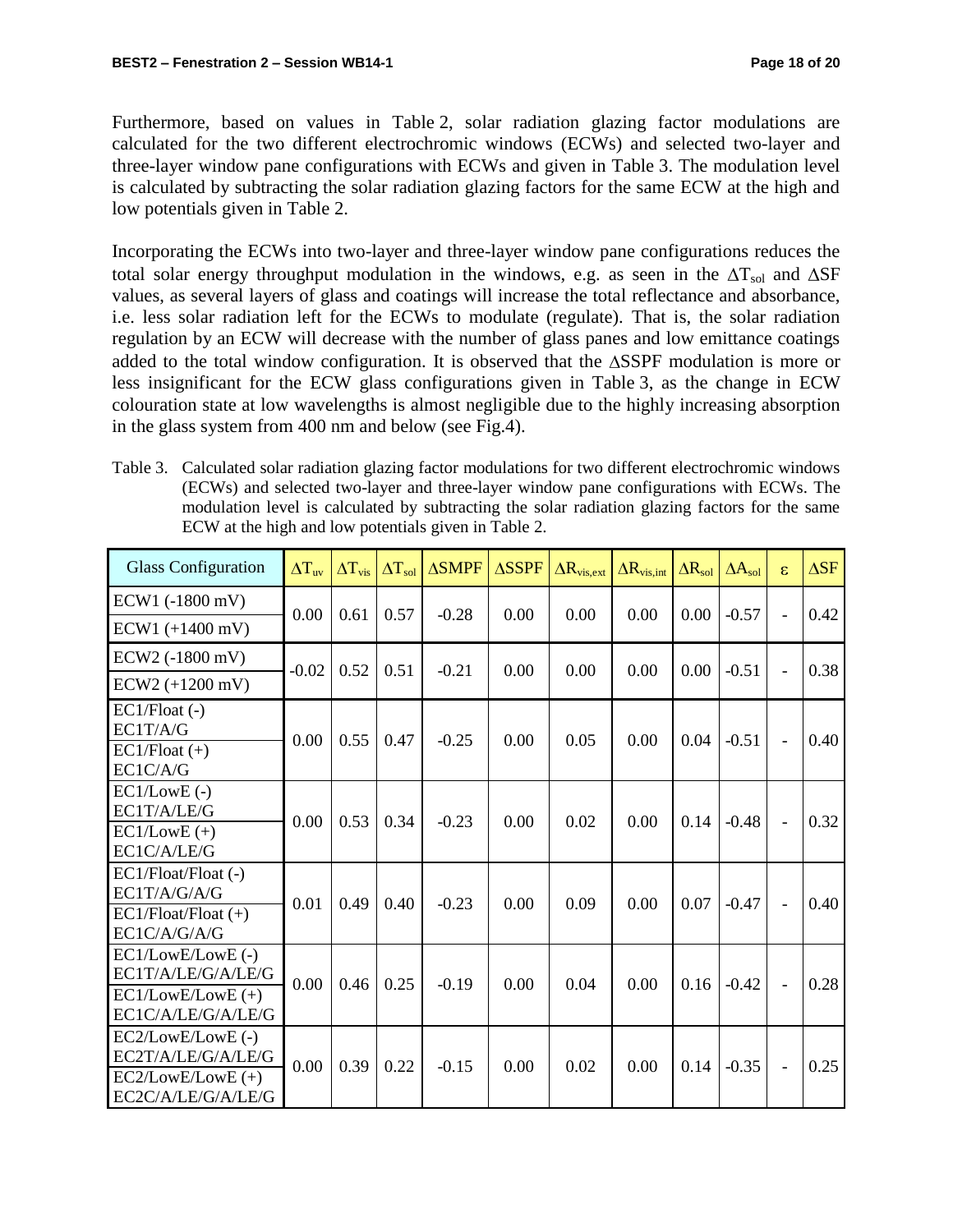Thus, the ECWs may contribute to elegant, flexible glazing systems with dynamical control of the solar radiation, both with regard to daylight, energy aspects and protection of materials inside buildings. The ECWs may readily be characterized by spectroscopic measurements and subsequent calculations of the solar radiation glazing factors.

## **8. CONCLUSIONS**

Several solar radiation glazing factors, i.e. ultraviolet solar transmittance, visible solar transmittance, solar transmittance, solar material protection factor, solar skin protection factor, external visible solar reflectance, internal visible solar reflectance, solar reflectance, solar absorbance, emissivity, solar factor and colour rendering factor, characterize window panes and other glass structures in buildings. These factors for different glass fabrications may readily be compared in order to choose the most appropriate glass material for the building in question. Spectroscopical measurements and corresponding calculations of the solar radiation glazing factors were performed on various glass materials, including two electrochromic window devices, and selected two-layer and three-layer window pane combinations incorporating electrochromic materials. It is concluded that the solar radiation glazing factors offer a suitable and powerful characterizing tool for comparing electrochromic windows at their various colouration states.

## **ACKNOWLEDGEMENTS**

This work has been supported by the Research Council of Norway through the SINTEF research project "*Environmentally Favourable Energy Use in Buildings*" and the Research Council of Norway, AF Gruppen, Glava, Hunton Fiber as, Icopal, Isola, Jackon, maxit, Moelven ByggModul, Rambøll, Skanska, Statsbygg and Takprodusentenes forskningsgruppe through the SINTEF/NTNU research project "*Robust Envelope Construction Details for Buildings of the 21st Century*" (ROBUST).

## **REFERENCES**

ASTM E 1585-93, "Standard test method for measuring and calculating emittance of architectural flat glass products using spectrometric measurements", 1993.

R. Baetens, B. P. Jelle and A. Gustavsen, "Properties, requirements and possibilities of smart windows for dynamic daylight and solar energy control in buildings: State-of-the-art", Accepted for publication in *Solar Energy Materials & Solar Cells*, 2009.

CIE No 89/3:1990, "On the deterioration of exhibited museum objects by optical radiation", 1990.

CRC Handbook of Chemistry and Physics 1989-1990, R.C. Weast, D.R. Lide, M.J. Astle, W.H. Beyer (Eds.), 70th Ed., CRC Press, Boca Raton, Florida, p. F-167, 1989-1990.

EN 410:1998 E, "Glass in building - Determination of luminous and solar characteristics of glazing", 1998.

EN 1946-2:1999 E, "Thermal performance of building products and components - Specific criteria for the assessment of laboratories measuring heat transfer properties - Part 2: Measurements by guarded hot plate method", 1999.